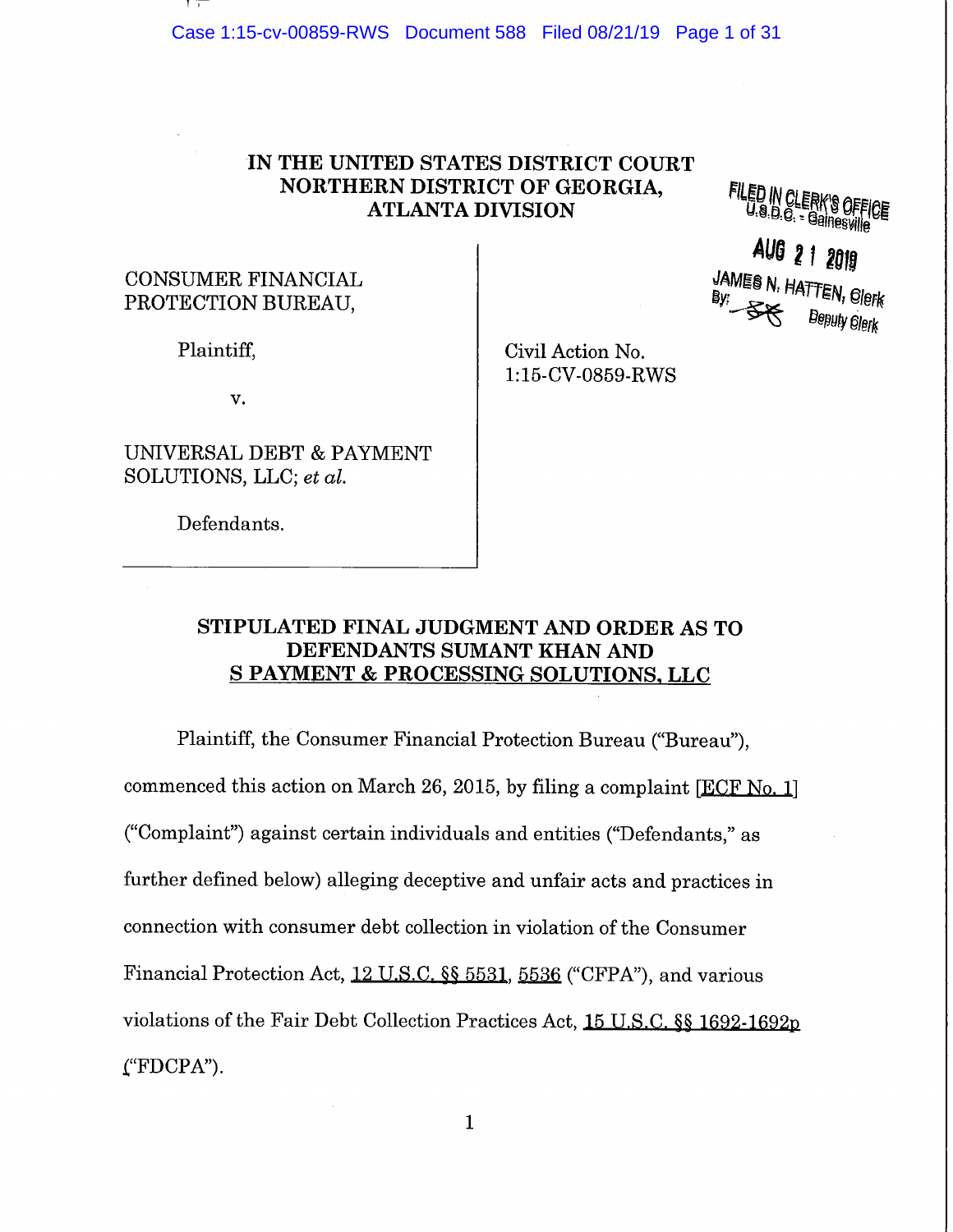On March 21, 2019, the Court issued a decision [FCF No. 576] (the "March 21, 2019 Decision") on motions for summary judgment filed by the Bureau and by Defendants Sumant Khan ("Khan") and S Payment Processing & Solutions, LLC ("SPPS"), Khan's company (collectively, "Stipulating Defendants"). The Court found Khan liable for providing substantial assistance to other Defendants' CFPA violations and denied the Bureau's motion with regard to the Bureau's seven other CFPA and FDCPA claims against Stipulating Defendants, finding that issues of material fact remained. The Court awarded summary judgment on all of the Bureau's claims against all remaining Defendants, and denied Stipulating Defendants' summary judgment motion.

The Bureau and Stipulating Defendants, by and through their respective counsel, desire to settle this dispute and, as a result, agree to the entry of this Stipulated Final Judgment and Order ("Order").

#### **FINDINGS**

1. The Court has jurisdiction over the parties and the subject matter of this action.

2. In the March 21, 2019 Decision, the Court found that the evidence accepted on summary judgment established the existence of an unlawful phantom debt collection scheme among Defendants other than SPPS. ECF No. 576 at  $9-12$ ,  $25-28$ ,  $48-49$ ,  $63$ . The Court found further that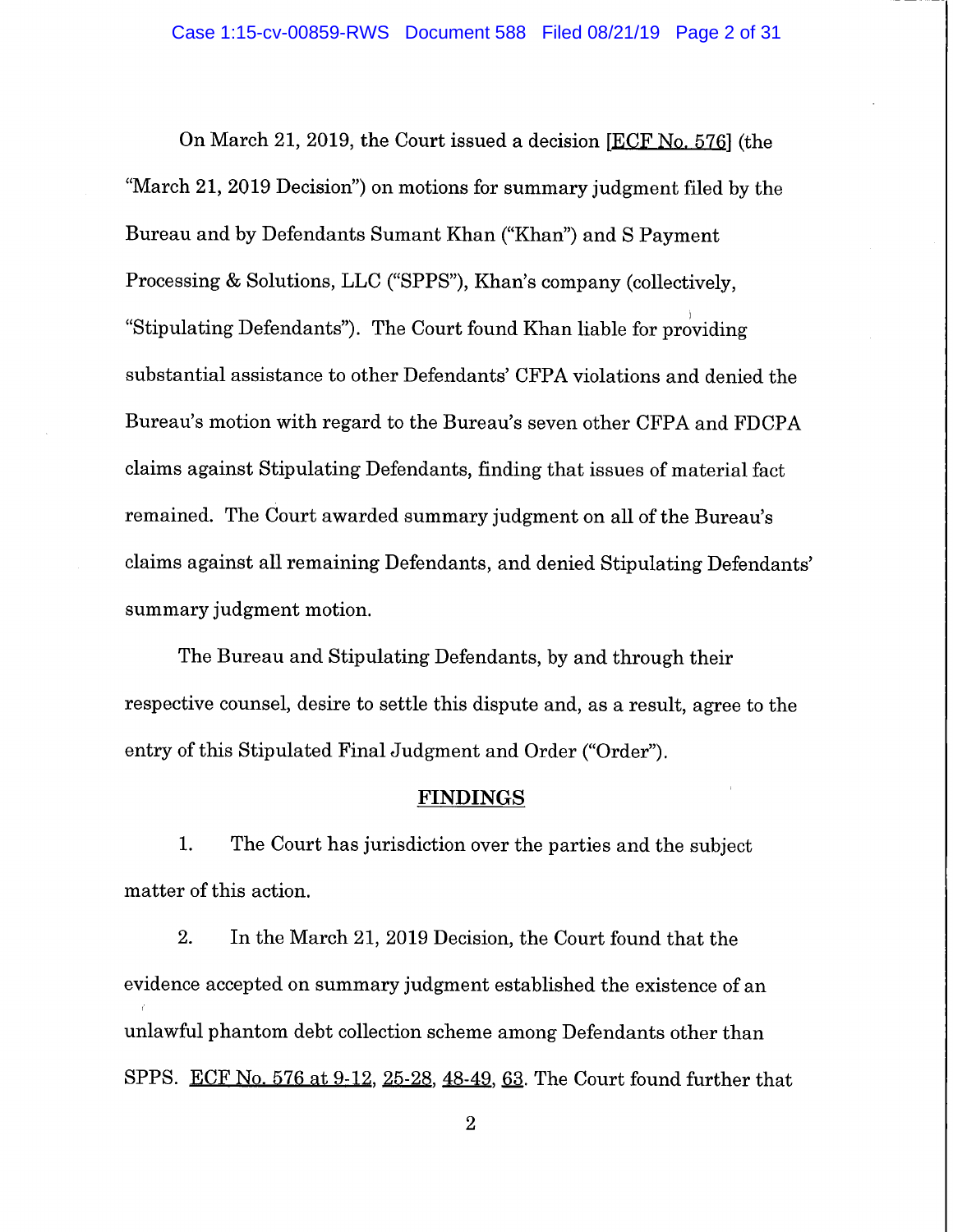#### Case 1:15-cv-00859-RWS Document 588 Filed 08/21/19 Page 3 of 31

Khan did not dispute that he was subject to the CFPA as a "covered person" and a "service provider" within the meaning of the statute. ECF No. 576 at 41. The Court also found that the evidence accepted on summary judgment established that Khan provided substantial assistance to the other Defendants in carrying out their violations of the CFPA, ECF No. 576 at 52-53, but found issues of material fact with respect to all other claims against Stipulating Defendants.

3. The Bureau and Stipulating Defendants agree to the entry of this Order to settle and resolve all matters in dispute arising from the conduct alleged in the Complaint.

4. The Court has found that the Complaint states claims upon which relief may be granted under the FDCPA and the CFPA. ECF No. 149.

5. The relief provided in this Order is appropriate and available pursuant to sections 1054 and 1055 of the CFPA, 12 U.S.C. §§ 5564 and 5565, and pursuant to the FDCPA, 15 U.S.C. § 16921.

6. Stipulating Defendants neither admit nor deny the allegations in the Complaint except as stated in this Order. For purposes of this Order, Stipulating Defendants admit the facts necessary to establish the Court's jurisdiction over them and the subject matter of this action.

7. Stipulating Defendants waive all rights to seek judicial review or otherwise challenge or contest the validity of this Order. Stipulating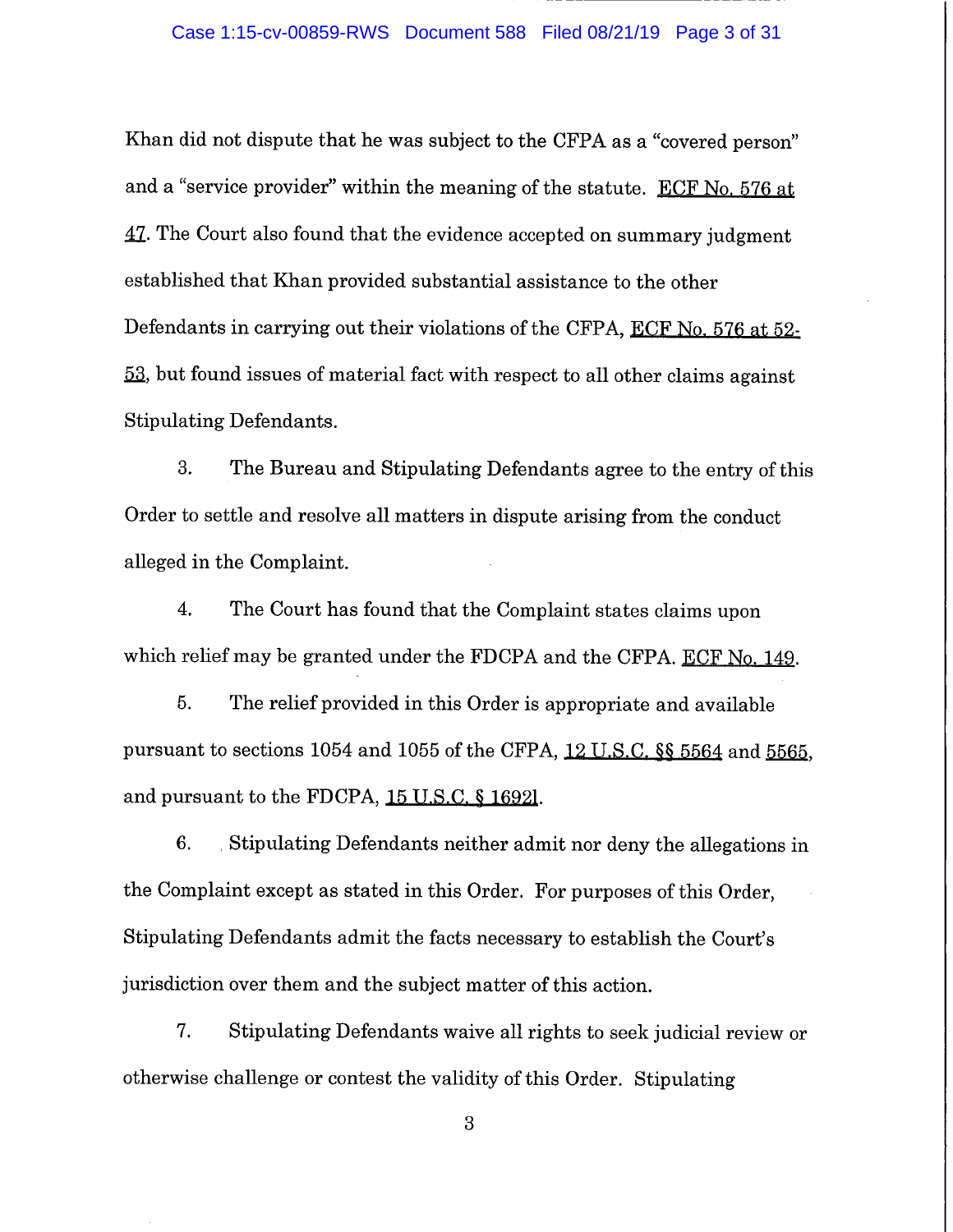Defendants further waive any claim they may have under the Equal Access to Justice Act, 28 U.S.C. § 2412, concerning the prosecution of this action to the date of this Order. Each party will bear its own costs and expenses, including without limitation attorneys' fees.

8. Entry of this Order is in the public interest.

#### **DEFINITIONS**

- 9. The following definitions apply to this Order:
	- a. "Affected Consumers" means Consumers who paid any money to the LLC Defendants between March 1, 2011 and March 31, 2015.
	- b. "Consumer" means an individual or an agent, trustee, or representative acting on behalf of an individual. 12 U.S.C. § 5481(4).
	- c. "Consumer Financial Product or Service" is synonymous in meaning and equal in scope to the definition of the term, as of the Effective Date, in Section 1002(5) of the CFPA, 12 U.S.C. § 5481(5), and, subject to applicable restrictions contained in the CFPA, includes, but is not limited to:
		- i. engaging in deposit-taking activities, transmitting or exchanging funds, or otherwise acting as a custodian of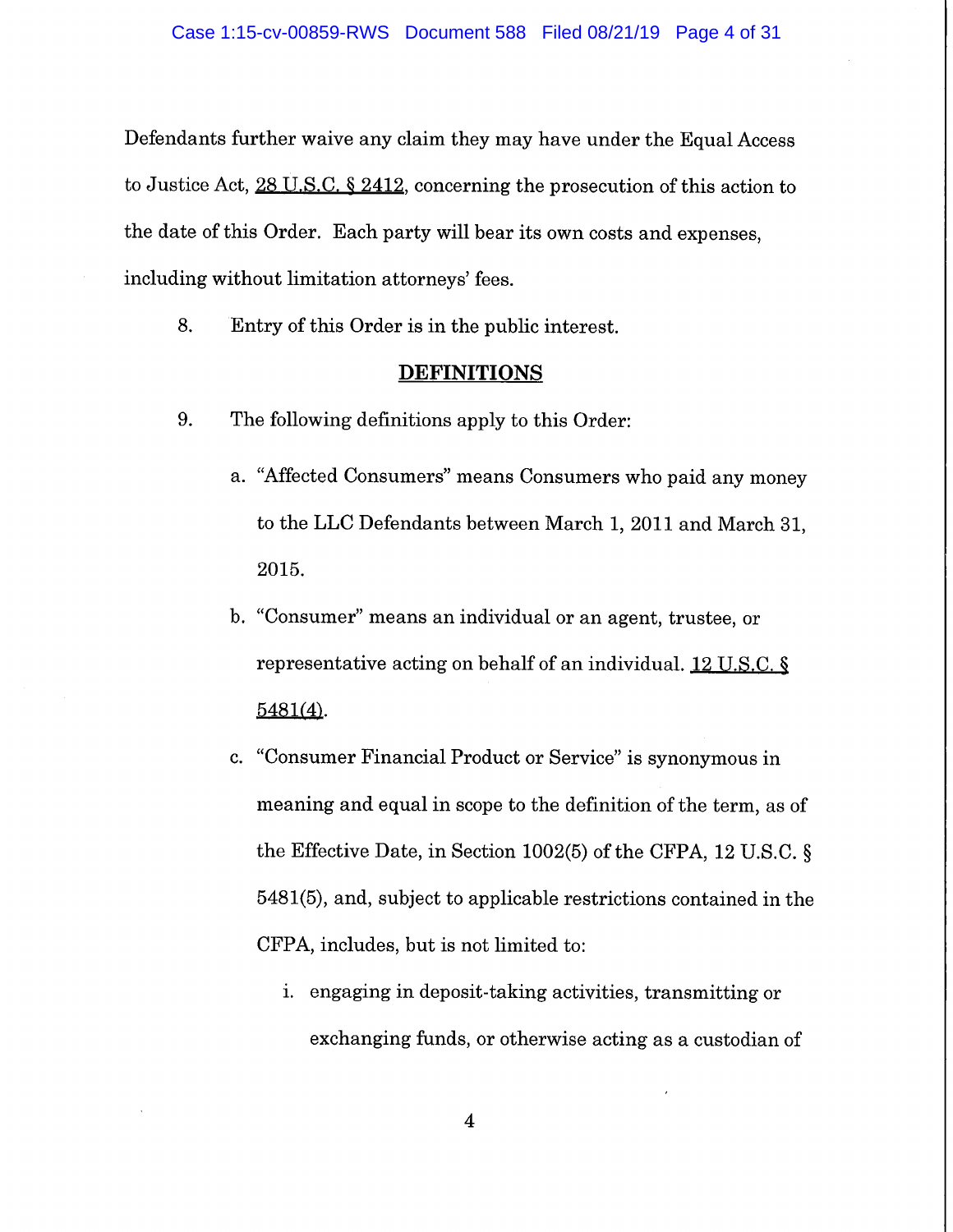funds or any financial instrument for use by or on behalf of a consumer;

- ii. providing payments or other financial data processing products or services to a consumer by any technological means, including processing or storing financial or banking data for any payment instrument, or through any payments systems or network used for processing payments data, including payments made through an online banking system or mobile telecommunications network; or
- iii. providing financial advisory services to consumers on individual financial matters or relating to proprietary financial products or services, including providing credit counseling to any consumer or providing services to assist a consumer with debt management or debt settlement, modifying the terms of any extension of credit, or avoiding foreclosure.
- d. "Debt" means any obligation or alleged obligation of a Consumer to pay money arising out of a transaction in which the money, property, insurance or services which are the subject of the transaction are primarily for personal, family, or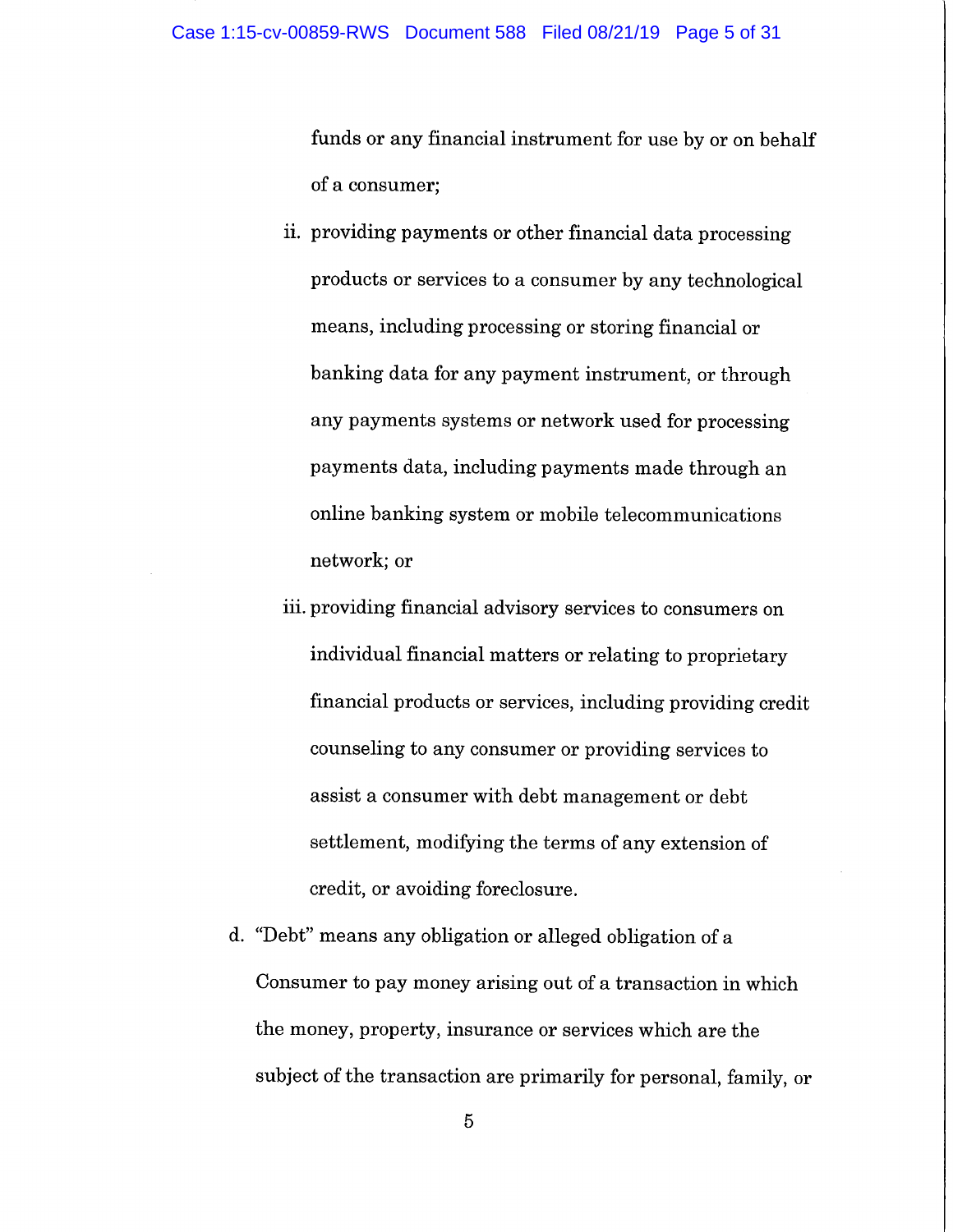household purposes, whether or not such obligation has been reduced to judgment.  $15$  U.S.C. §  $1692a(5)$ .

- e. "Debt Collector" means (i) any Person who uses an instrumentality of interstate commerce or the mail in any business the principal purpose of which is the collection of Debts or who regularly collects or attempts to collect, directly or indirectly, Debts owed or due or asserted to be owed or due another; (ii) any creditor who, in the process of collecting its own Debts, uses any name other than its own that would indicate that a third Person is collecting or attempting to collect the creditor's Debts; and (iii) any Person to the extent that such Person collects or attempts to collect any Debt that was in default at the time it was obtained by such Person.
- f. "Defendants" means all of the Individual Defendants and the LLC Defendants, individually, collectively, or in any combination.
	- i. "Individual Defendants" means Mohan Bagga, Marcus Brown, Santa Brown, Tasha Pratcher, and Sumant Khan, collectively, or in any combination, and each of them by any other names by which they might be known;

 $6\phantom{1}6$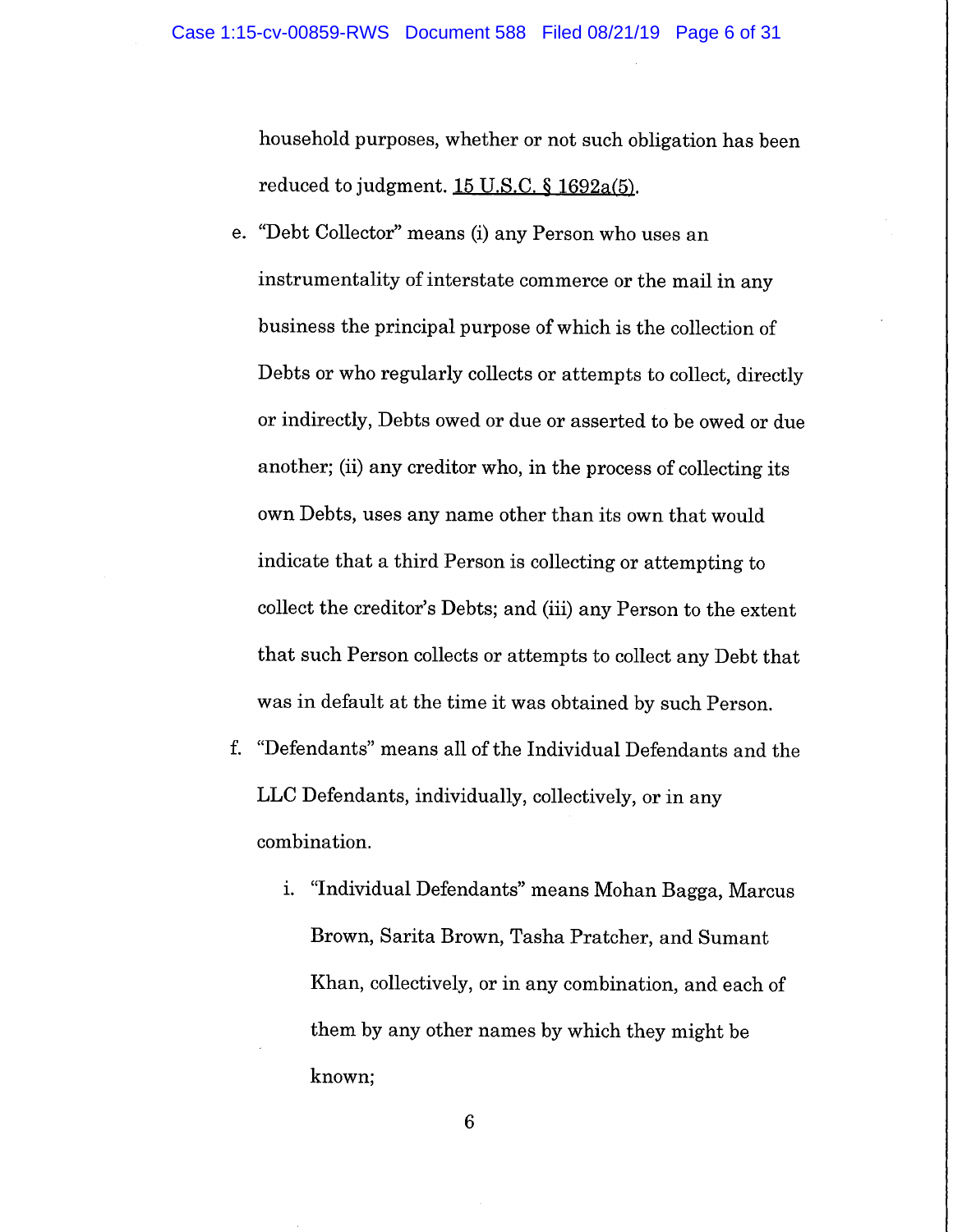- ii. "LLC Defendants" means Check & Credit Recovery, LLC, Credit Power, LLC, Universal Debt & Payment Solutions, LLC, Universal Debt Solutions, WNY Account Solutions, LLC, WNY Solutions Group, LLC, and S Payment Processing & Solutions, LLC and their successors and assigns, collectively, or in any combination;
- iii. "Stipulating Defendants" means Sumant Khan and S Payment Processing & Solutions, LLC, and its successors and assigns, collectively, or in any combination.
- g. "Effective Date" means the date on which the Order is issued.
- h. "Enforcement Director" means the Assistant Director of the Office of Enforcement for the Consumer Financial Protection Bureau, or his or her delegate.
- i. "Person" means an individual, partnership, company, corporation, association (incorporated or unincorporated), trust, estate, cooperative organization, or other entity.
- j. "Related Consumer Action" means a private action by or on behalf of one or more consumers or an enforcement action by another governmental agency brought against one or both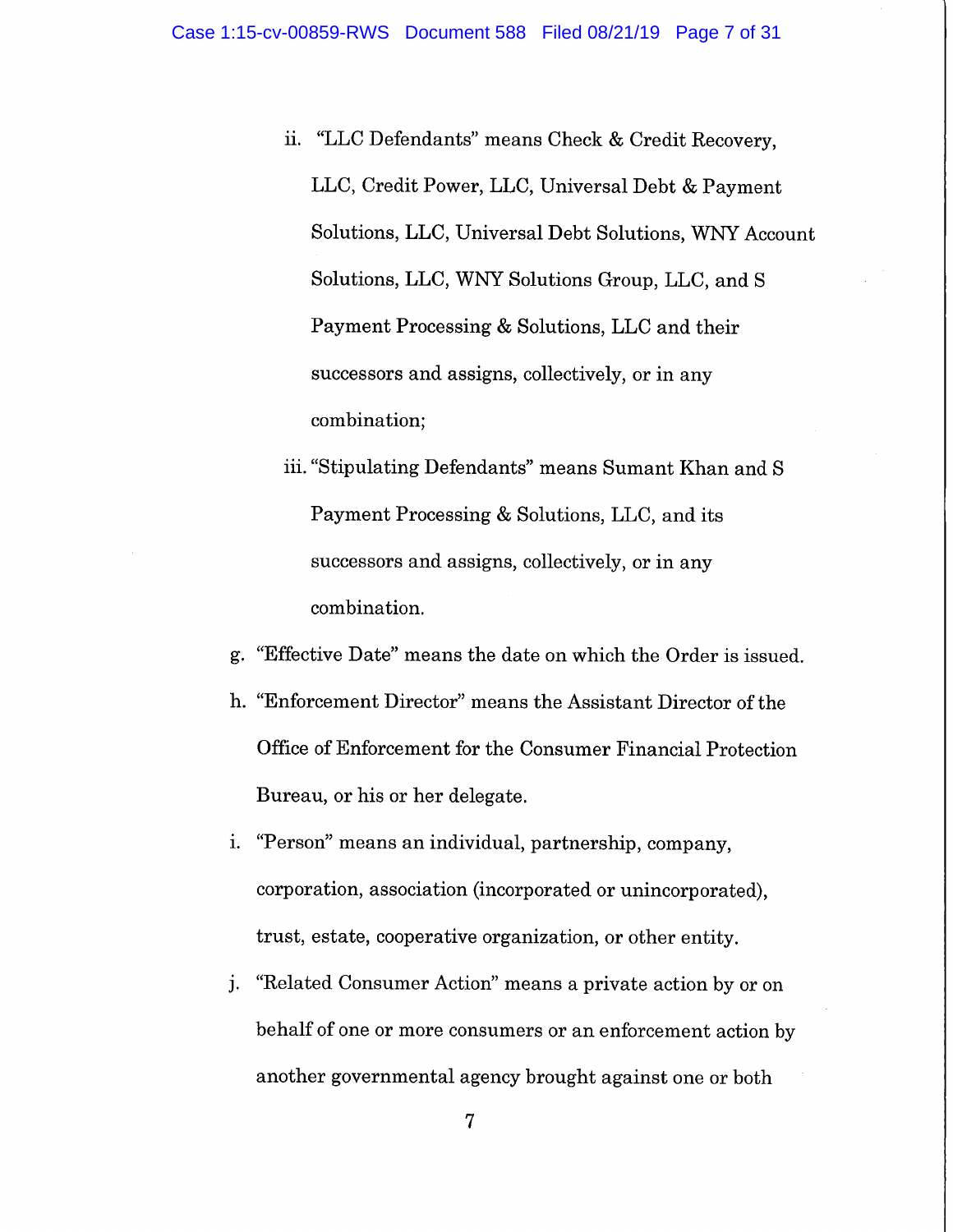Stipulating Defendants based on substantially the same facts as this matter.

- k. "Relevant Period" means March 1, 2011 through March 31, 2015.
- 1. "Service Provider" is synonymous in meaning and equal in scope to the definition of the term, as of the Effective Date, in Section 1002(26) of the CFPA, 12 U.S.C. § 5481(26), and, subject to applicable restrictions contained in the CFPA, includes, but is not limited to, any Person that provides material service to a Person that is a "covered person" under the CFPA, 12 U.S.C. § 5481(6), in connection with the offering or provision by such "covered person" of a Consumer Financial Product or Service, including a Person that:
	- i. participates in designing, operating, or maintaining the Consumer Financial Product or Service; or
	- ii. processes transactions relating to the Consumer Financial Product or Service (other than unknowingly or incidentally transmitting or processing financial data in a manner that such data is undifferentiated from other types of data of the same form as the Person transmits or processes).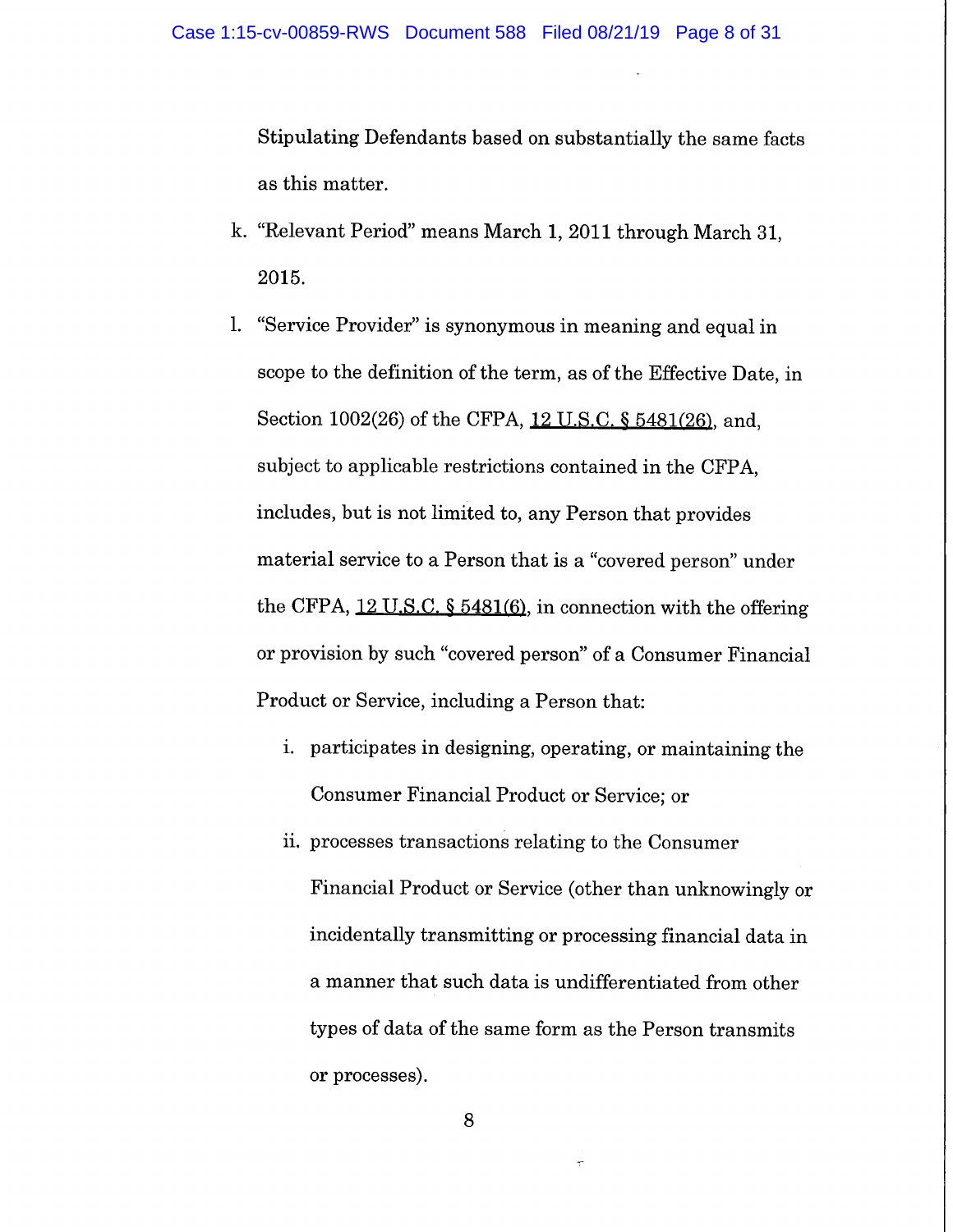Case 1:15-cv-00859-RWS Document 588 Filed 08/21/19 Page 9 of 31

#### **ORDER**

## **CONDUCT RELIEF**

#### L.

## **Permanent Ban on Debt Collection**

#### **IT IS ORDERED that:**

10. Stipulating Defendants, whether acting directly or indirectly, are permanently restrained and enjoined from:

- a. acting as a Debt Collector;
- b. holding any ownership interest in (i) a Debt Collector or (ii) a payment processor to a Debt Collector;
- c. receiving any remuneration or other consideration from (i) a Debt Collector or (ii) a payment processor to a Debt Collector if the remuneration or consideration relates to the collection of Debts;
- d. providing services or assistance to, or working in any capacity for, a Debt Collector, including but not limited to acting as a Service Provider, employee, or independent contractor to a Debt Collector; and
- e. advertising, marketing, promoting, offering for sale, processing payments for, selling, or buying any Debt or consumer information relating to a Debt.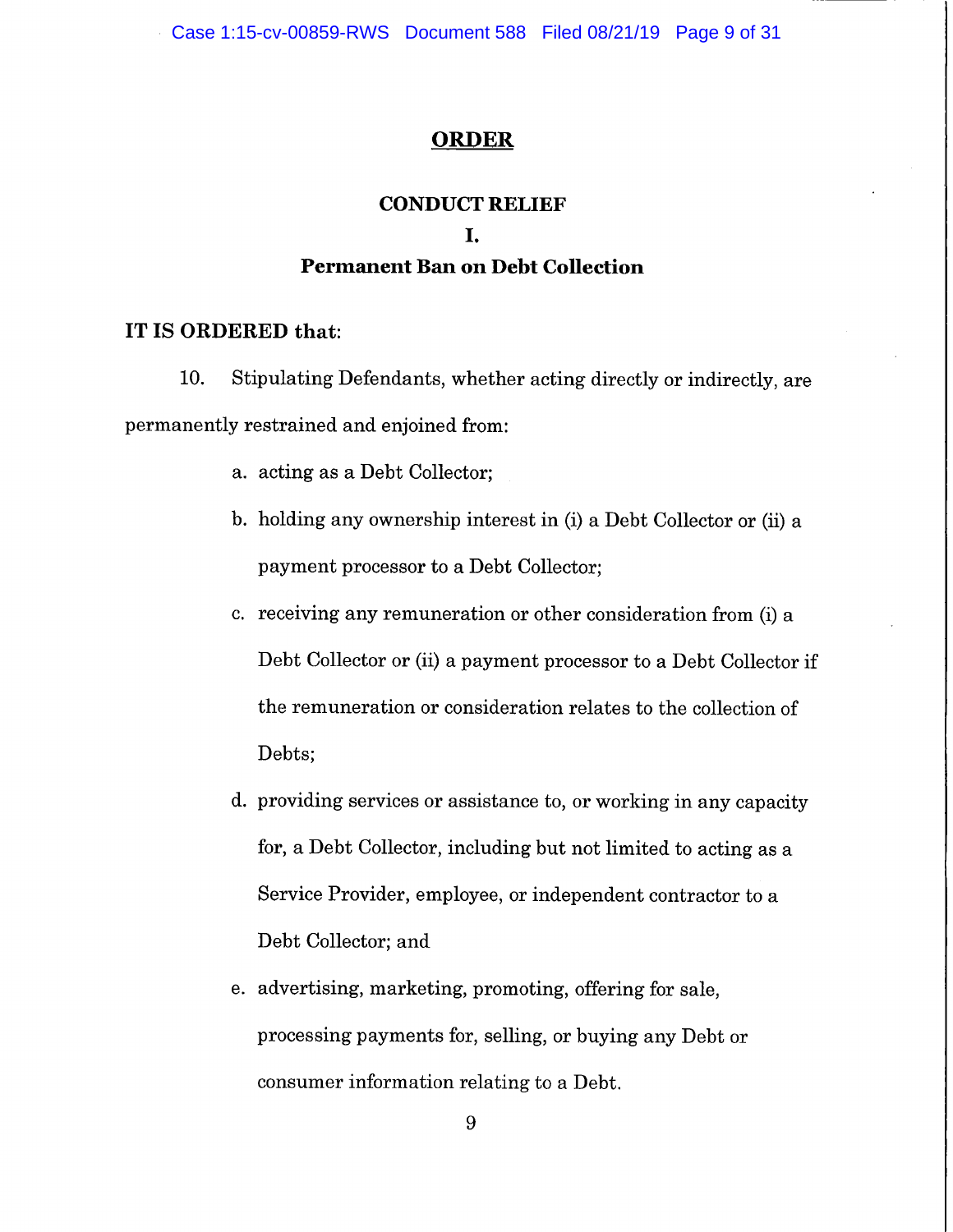Nothing in this Order shall be read as an exception to this Paragraph.

#### II.

## **Prohibition on Misrepresentations Concerning Consumer Financial Products or Services**

## **IT IS FURTHER ORDERED that:**

**11.** Stipulating Defendants, and their officers, agents, servants, employees, and attorneys, and all other persons in active concert or participation with them who have actual notice of this Order, whether acting directly or indirectly, in connection with any Consumer Financial Product or Service, are permanently restrained and enjoined from misrepresenting, omitting, or assisting others in misrepresenting or omitting, expressly or by implication, any material fact, including but not limited to:

- a. a business name or identity;
- b. that any Person is an attorney or is barred or licensed to practice law in a particular jurisdiction;
- c. that any Person who is not associated or affiliated with an attorney or law firm is affiliated or associated with an attorney or law firm;
- d. that a Consumer will receive legal representation;
- e. how much a Consumer will save from purchasing, using, or enrolling in a Consumer Financial Product or Service;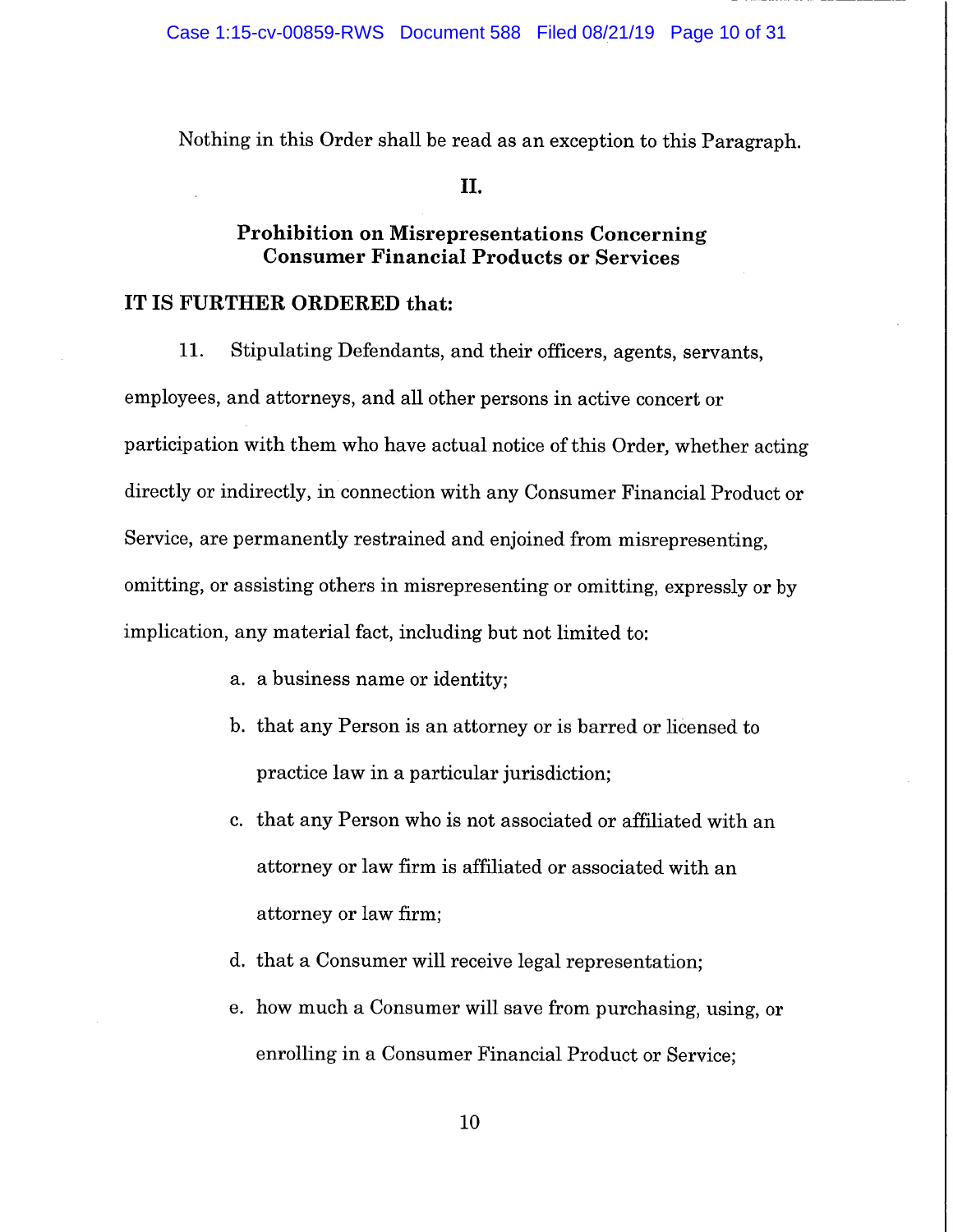- f. how long it will take to settle any Debts;
- g. the likelihood of any particular outcome or result from a Consumer Financial Product or Service; or

h. the nature or terms of any refund, cancellation, exchange, or repurchase policy, including but not limited to the likelihood of a Consumer obtaining a full or partial refund, or the circumstances in which a full or partial refund will be provided to the Consumer.

## **III.**

## **Prohibition on Unfair Practices Involving Consumer Financial Products or Services**

## **IT IS FURTHER ORDERED that:**

12. Stipulating Defendants, and their officers, agents, servants, employees, and attorneys, and all other persons in active concert or participation with them who have actual notice of this Order, whether acting directly or indirectly, in connection with any Consumer Financial Product or Service, are permanently restrained and enjoined from:

> a. Placing telephone calls to consumers without meaningful disclosure of the caller's identity; and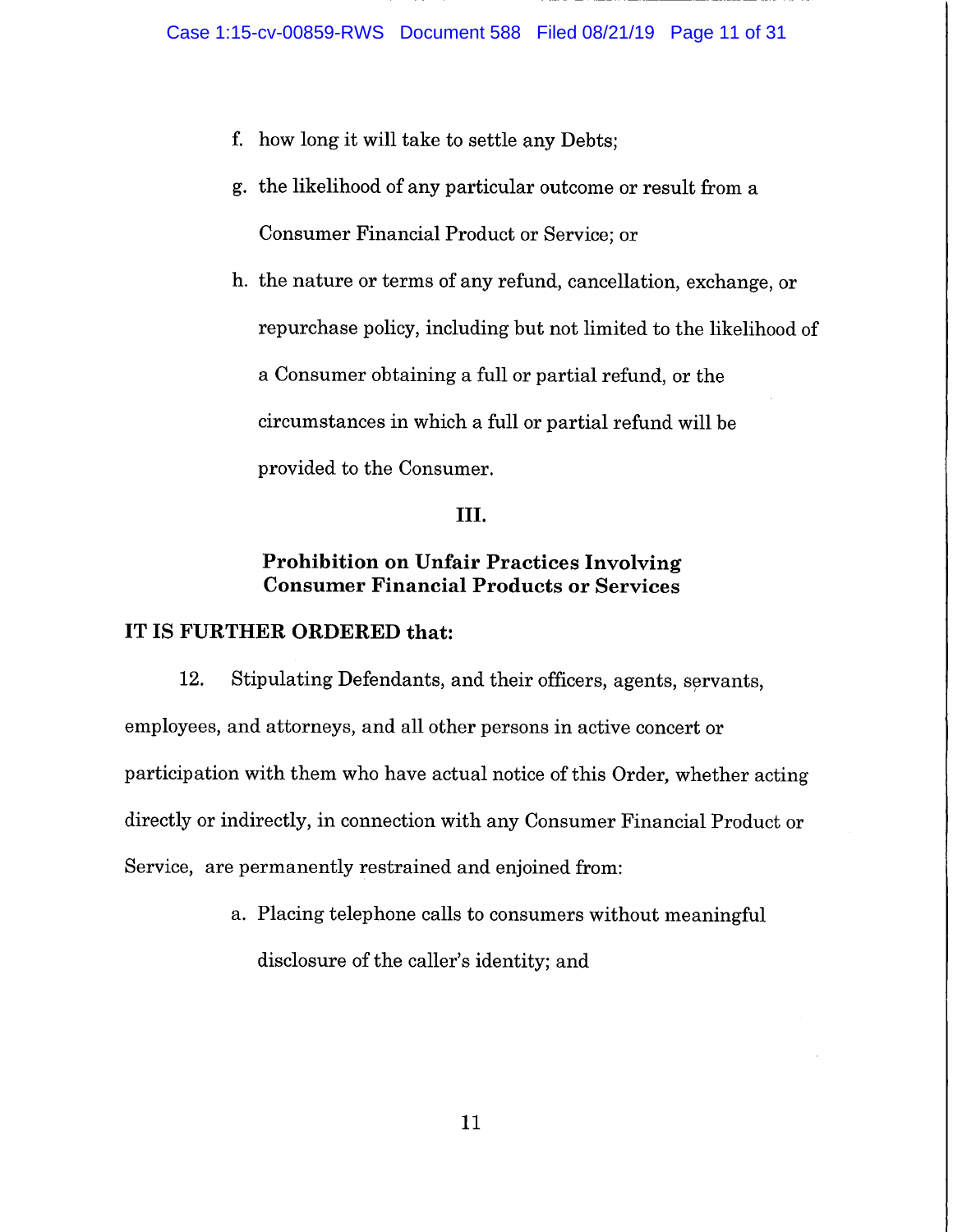b. Concealing their identity by causing "000-000-0000" or any other false or misleading information to appear on a consumer's caller identification.

#### **IV.**

# **Prohibition on Business Ventures with Other Defendants IT IS FURTHER ORDERED that:**

13. Stipulating Defendants, whether acting directly or indirectly, are permanently restrained and enjoined from investing in, providing services to, working for, serving as an officer of, or being otherwise engaged in any business venture or project involving any other Defendant.

#### **V.**

#### **Consumer Information**

#### **IT IS FURTHER ORDERED that:**

14. Stipulating Defendants, and their officers, agents, servants, employees, and attorneys and all other Persons in active concert or participation with any of them, who receive actual notice of this Order, whether acting directly or indirectly, are permanently restrained and enjoined from using, disclosing, or benefiting from Consumer information, including the name, address, telephone number, email address, social security number, other identifying information, or any data that enables access to a Consumer's account (including a credit card, bank account, or any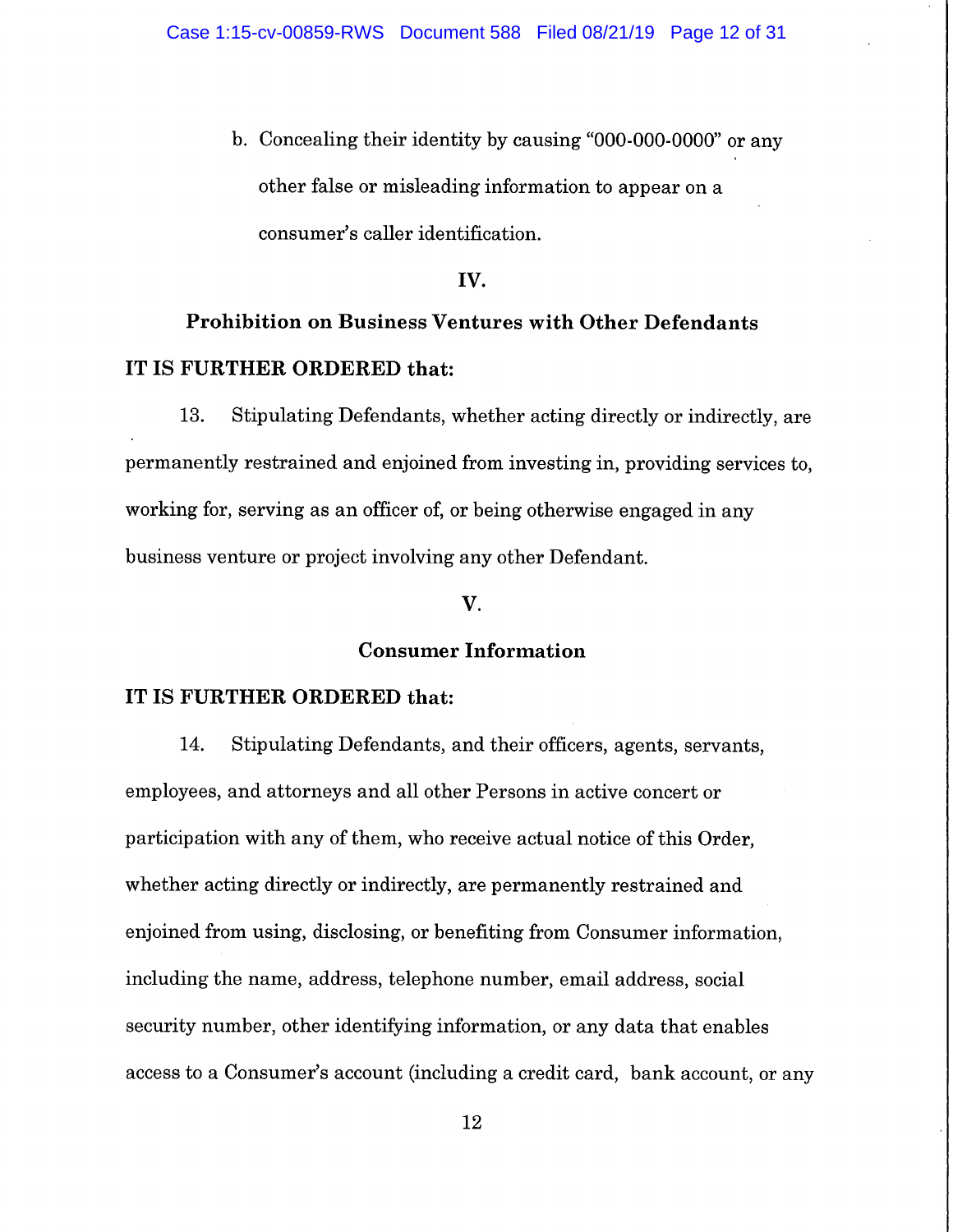financial account) that any Defendant obtained before the Effective Date in connection with any Defendant's activity as a Debt Collector.

#### **VI.**

# **Prohibition on Certain Merchant Processing Activities IT IS FURTHER ORDERED that:**

15. Stipulating Defendants, and their officers, agents, servants, employees, and attorneys, and all other persons in active concert or participation with them, who receive actual notice of this Order, whether acting directly or indirectly, are permanently restrained and enjoined from allowing third parties to use any merchant processing account that Stipulating Defendants own or control to collect consumer payments.

16. Stipulating Defendants, and their officers, agents, servants, employees, and attorneys, and all other persons in active concert or participation with them, who have actual notice of this Order, whether acting directly or indirectly, are permanently restrained and enjoined from reopening and using the following merchant payment processing accounts associated with the unlawful debt collection scheme: account number 4445017416651 with DBS/Vantiv and account number 564400000641183 with Francis David Corporation d/b/a Electronic Merchant Systems.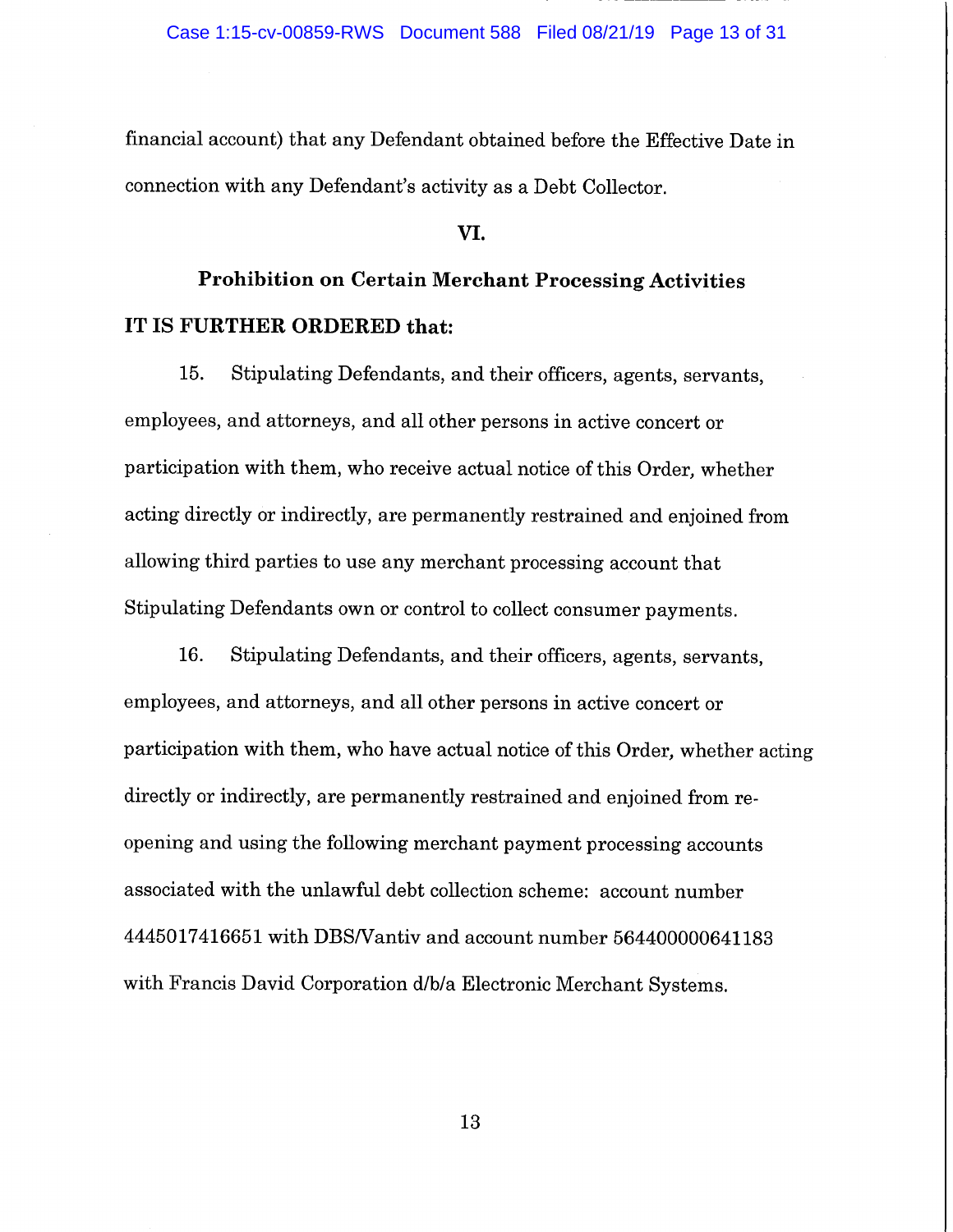## **MONETARY PROVISIONS VII. Order to Pay Redress**

#### **IT IS FURTHER ORDERED that:**

17. A judgment for equitable monetary relief and damages is entered in favor of the Bureau and against Stipulating Defendants, in the amount of \$633,710.00, for the purpose of providing redress to Affected Consumers; however, full payment of this judgment will be suspended upon satisfaction of the obligations in Paragraphs 18 and 20 of this Section and in Sections IX and X, and subject to Section VIII of this Order.

18. In partial satisfaction of the judgment against Stipulating Defendants:

- a. Within 10 business days of receipt of a copy of this Order by any means, including but not limited to via facsimile or email, Wells Fargo Bank shall transfer to the Bureau or the Bureau's agent, according to the Bureau's instructions, all funds in the account XXXXXX0830 in the name of Sumant Khan;
- b. Within 10 business days of receipt of a copy of this Order by any means, including but not limited to via facsimile or email, Branch Banking and Trust Company shall transfer to the Bureau or the Bureau's agent, according to the Bureau's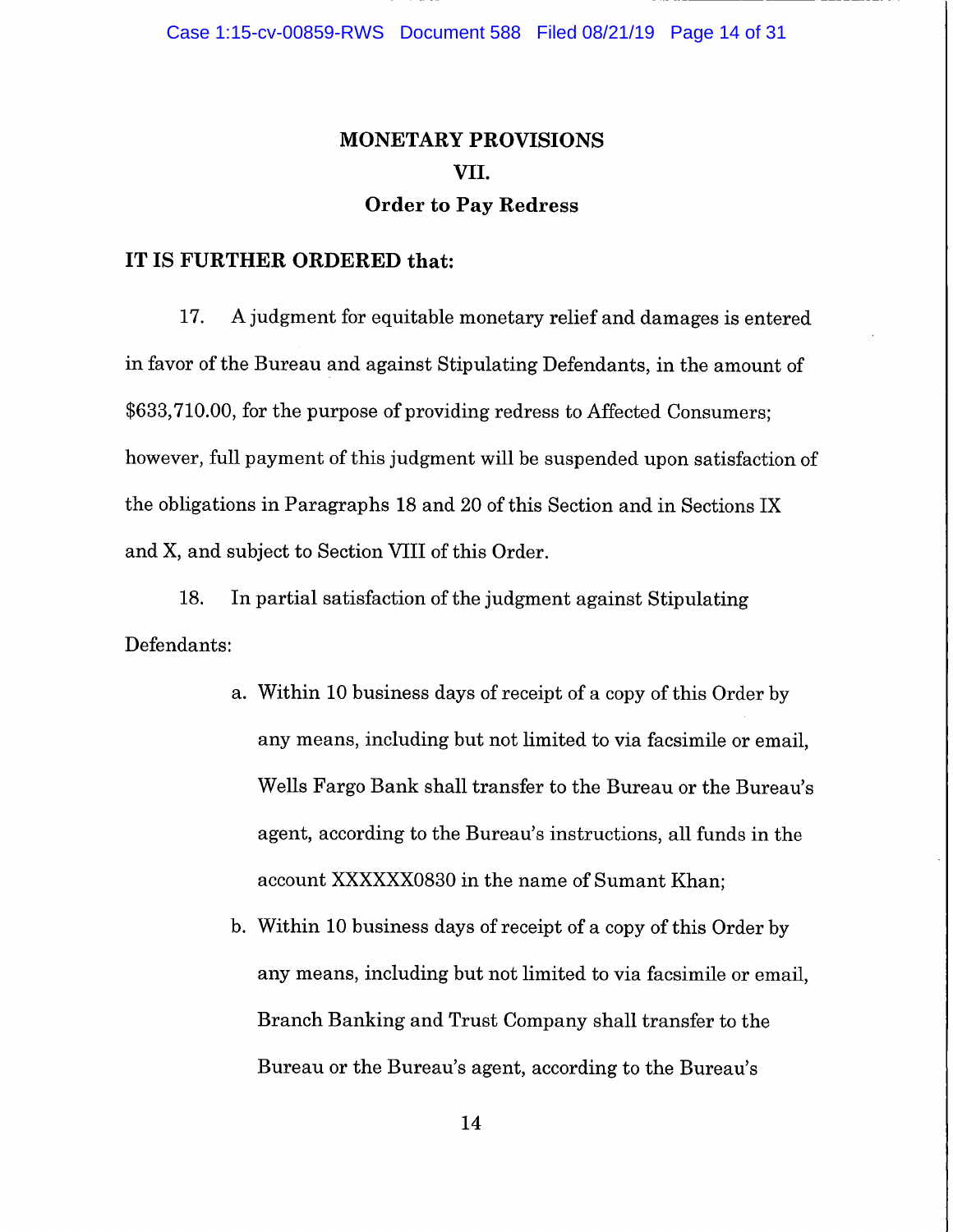instructions, all funds in account XXXXXX2400 in the name of Sumant Khan, account XXXXXX5141 in the names of Sumant Khan and others, account XXXXXX8141 in the names of Sumant Khan and others, and account XXXXXX8531 in the name of Sumant Khan.

- c. Within 10 business days of receipt of a copy of this Order by any means, including but not limited to via facsimile or email, JPMorgan Chase Bank, N.A. shall transfer to the Bureau or the Bureau's agent, according to the Bureau's instructions, all funds in account XXXXX9239 in the name of Sumant Khan.
- d. Within 10 business days of receipt of a copy of this Order by any means, including but not limited to via facsimile or email, Citibank, N.A. shall transfer to the Bureau or the Bureau's agent, according to the Bureau's instructions, all funds in account XXXX7049 in the name of Sumant Khan.
- e. Within 10 business days of receipt of a copy of this Order by any means, including but not limited to via facsimile or email, Francis David Corporation d/b/a Electronic Merchant Systems shall transfer to the Bureau or the Bureau's agent, according to the Bureau's instructions, all funds held in reserve or as retainage for SPPS.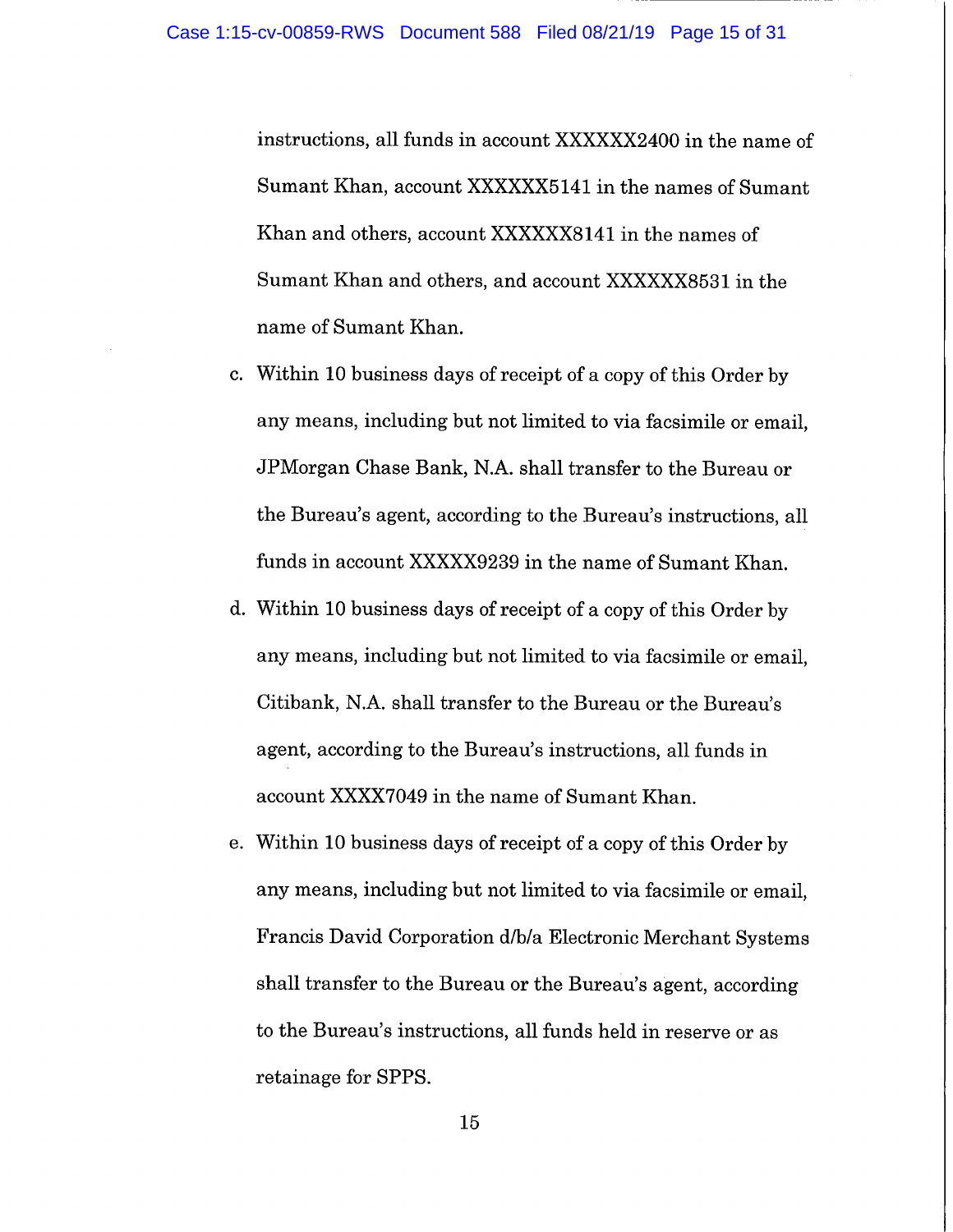f. Stipulating Defendants hereby grant to the Bureau all rights and claims they have to the funds in the accounts listed in subsections a through g above, and shall forfeit any rights to those funds.

19. The Preliminary Injunction [BCF No. 16] is modified to permit the transfers identified in Paragraph 18. Upon completion of those transfers, the Preliminary Injunction's asset freeze as to the Stipulating Defendants is dissolved.

20. With regard to any redress that Stipulating Defendants pay under this Section, if Stipulating Defendants, or either of them, directly or indirectly, receive any reimbursement or indemnification from any source, including but not limited to payment made under any insurance policy, or if Stipulating Defendants, or either of them, secure a tax deduction or tax credit with regard to any federal, state, or local tax, Stipulating Defendants must: (a) immediately notify the Enforcement Director in writing, and (b) within 10 days of receiving the funds or monetary benefit, the Stipulating Defendant who received the funds or monetary benefit must transfer to the Bureau the full amount of such funds or monetary benefit ("Additional Payment") to the Bureau or to the Bureau's agent according to the Bureau's wiring instructions. After the Bureau receives the Additional Payment, the amount of the suspended judgment referenced in Paragraph 17 will be reduced by the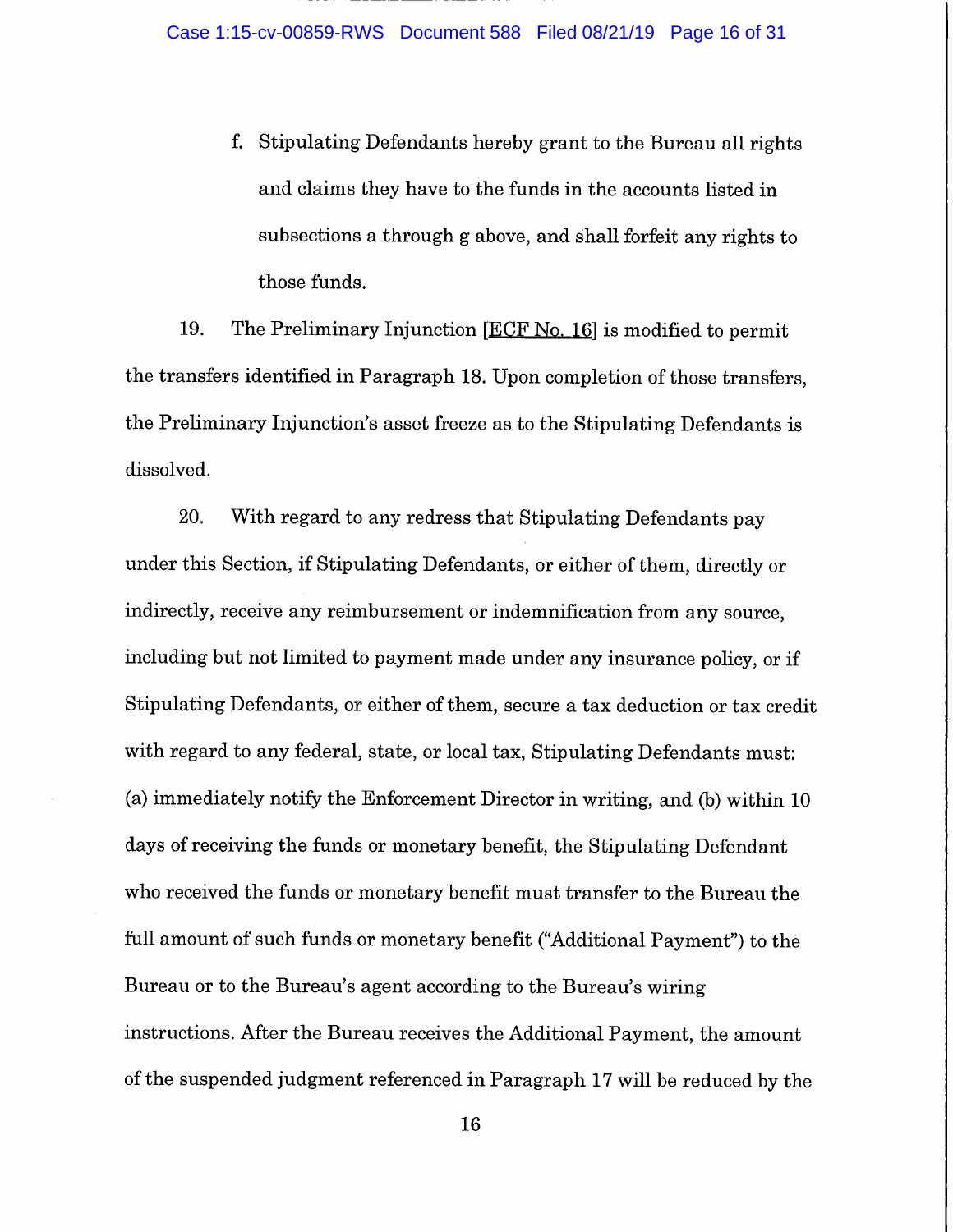#### Case 1:15-cv-00859-RWS Document 588 Filed 08/21/19 Page 17 of 31

amount of the Additional Payment and the Additional Payment will be applied toward satisfaction of the monetary judgment entered in Paragraph 17.

21. Any funds received by the Bureau in satisfaction of this judgment will be deposited into a fund or funds administered by the Bureau or to the Bureau's agent according to applicable statutes and regulations to be used for redress for Affected Consumers, including, but not limited to, refund of moneys, restitution, damages or other monetary relief, and for any attendant expenses for the administration of any such redress.

22. If the Bureau determines, in its sole discretion, that redress to consumers is wholly or partially impracticable or if funds remain after redress is completed, the Bureau will deposit any remaining funds in the U.S. Treasury as disgorgement. Stipulating Defendants will have no right to challenge any actions that the Bureau or its representatives may take under this Section.

23. Payment of redress to any Affected Consumer under this Order may not be conditioned on that Affected Consumer waiving any right.

 $\left\langle \right\rangle$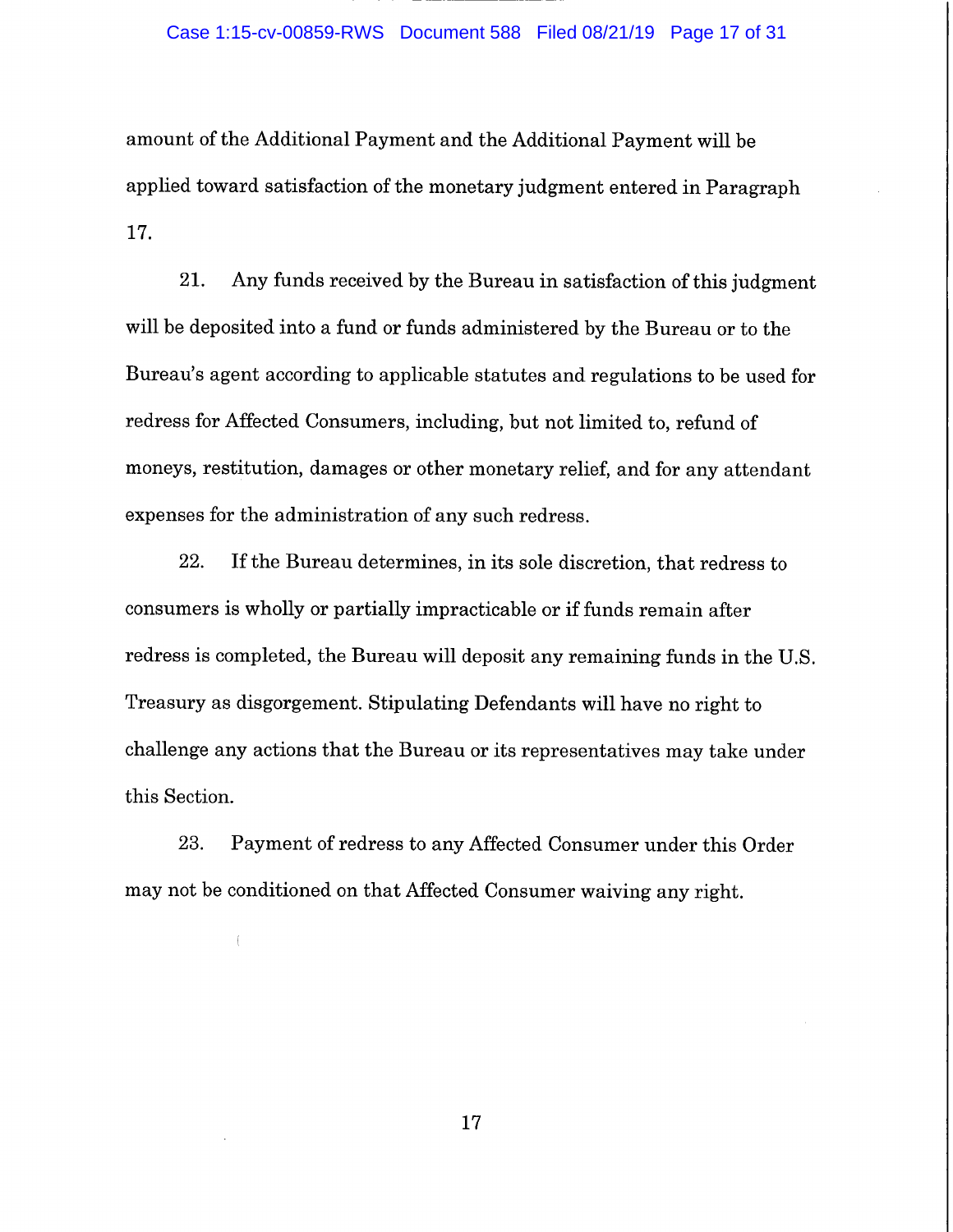## VIII.

## **Effect of Misrepresentation or Omission Regarding Financial Condition**

## **IT IS FURTHER ORDERED** that:

24. The Bureau's agreement to enter into this Order and the suspension of the monetary judgment entered in Section VII of this Order is expressly premised on the truthfulness, accuracy, and completeness of Stipulating Defendants' financial statements and supporting documents submitted to the Bureau, which Stipulating Defendants have attested, subject to the penalties imposed by 18 U.S.C.  $\$  1001 and 3571, are truthful, accurate, and complete, and which are:

- a. Financial Statement of Khan, including any attachments, executed on April 7, 2015 and submitted to the Bureau on or about that date;
- b. Updated Financial Statement of Khan, including the attachments, signed on August 19, 2019, and submitted to the Bureau on or about that date;
- c. Financial Statement of SPPS, including any attachments, executed on April 7, 2015 and submitted to the Bureau on or about that date;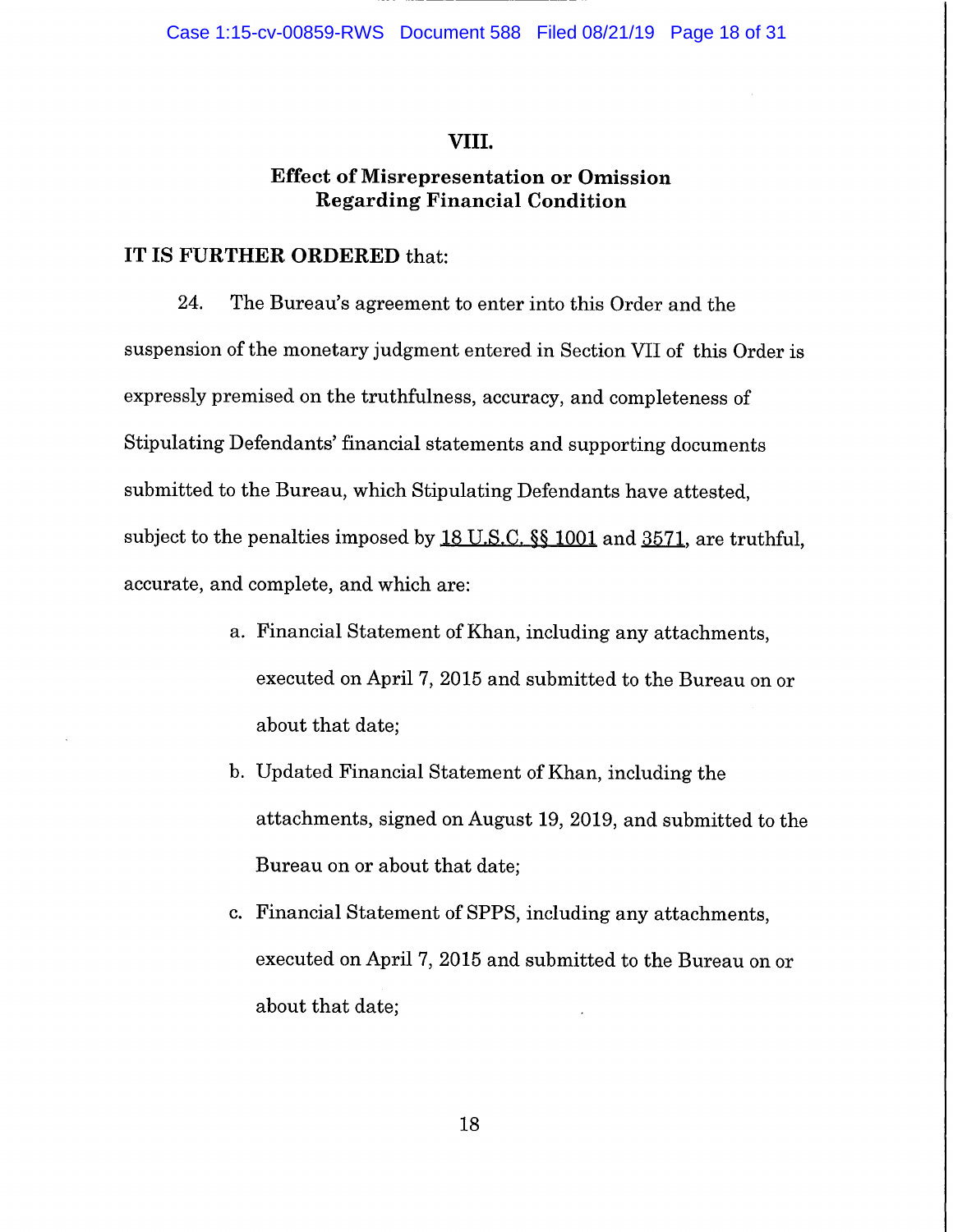d. Updated Financial Statement of SPPS, including any attachments, executed on August 19, 2019 and submitted to the Bureau on or about that date.

25. If upon motion by the Bureau, the Court determines that a Stipulating Defendant has failed to disclose any material asset or that any of their Financial Statements listed in Paragraph 24 contain any material misrepresentation or omission, including materially misstating the value of any asset, the Court shall terminate the suspension of the monetary judgment entered in Section VII of this Order and the full judgment of \$ 633,710.00 entered shall be immediately due and payable, less any amounts paid under Paragraphs 18 and 20.

26. If the Court terminates the suspension of the monetary judgment under this Section, the Bureau will be entitled to interest on the Order, computed from the date of entry of this Order, at the rate prescribed by  $28$ U.S.C. § 1961, as amended, on any outstanding amounts not paid.

27. Provided, however, that in all other respects this Order shall remain in full force and effect unless otherwise ordered by the Court; and, provided further, that proceedings instituted under this provision would be in addition to, and not in lieu of any other civil or criminal remedies as may be provided by law, including any other proceedings that the Bureau may initiate to enforce this Order.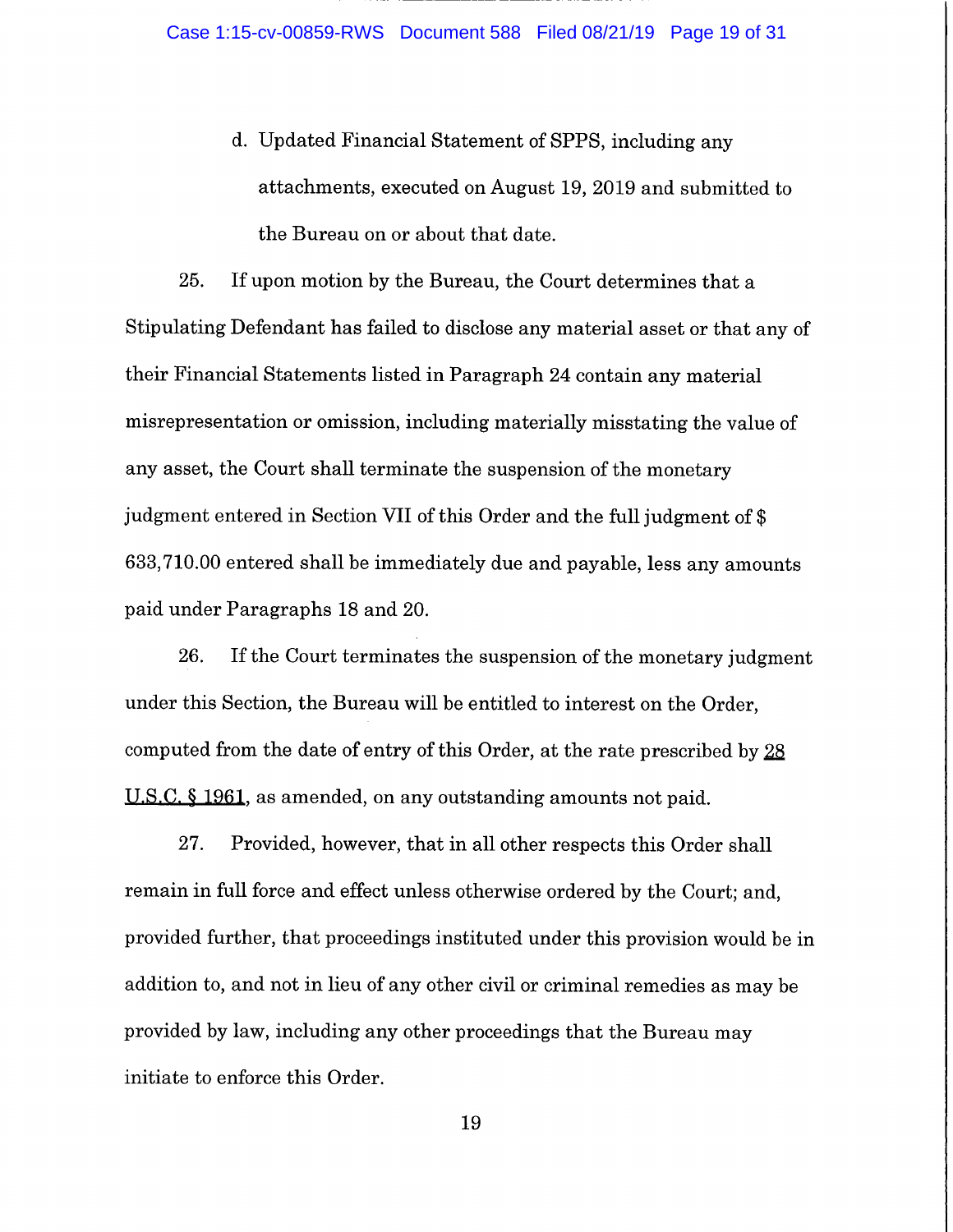## **lX. Order To Pay Civil Money Penalties**

#### **IT IS FURTHER ORDERED** that:

28. Under section 1055(c) of the CFPA,  $12$  U.S.C. § 5565(c), by reason of Khan's violation of the CFPA described in the March 21, 2019 Decision and by reason of the other alleged violations of law by Stipulating Defendants described in the Complaint, and taking into account the factors in  $12$  U.S.C. § 5565(0(3), each Stipulating Defendant must pay a civil money penalty of \$1.00 to the Bureau. This nominal penalty is based on Stipulating Defendants' limited ability to pay as attested to in their financial statements listed in Section VIII above.

29. Within 10 days of the Effective Date, Stipulating Defendants must pay the civil money penalty by wire transfer to the Bureau or to the Bureau's agent in compliance with the Bureau's wiring instructions.

30. The civil money penalties paid under this Order will be deposited in the Civil Penalty Fund of the Bureau as required by section 1017(d) of the CFPA, 12 U.S.C. § 5497(d).

31. Stipulating Defendants must treat the civil money penalty paid under this Order as a penalty paid to the government for all purposes.

32. Regardless of how the Bureau ultimately uses those funds, Respondent may not: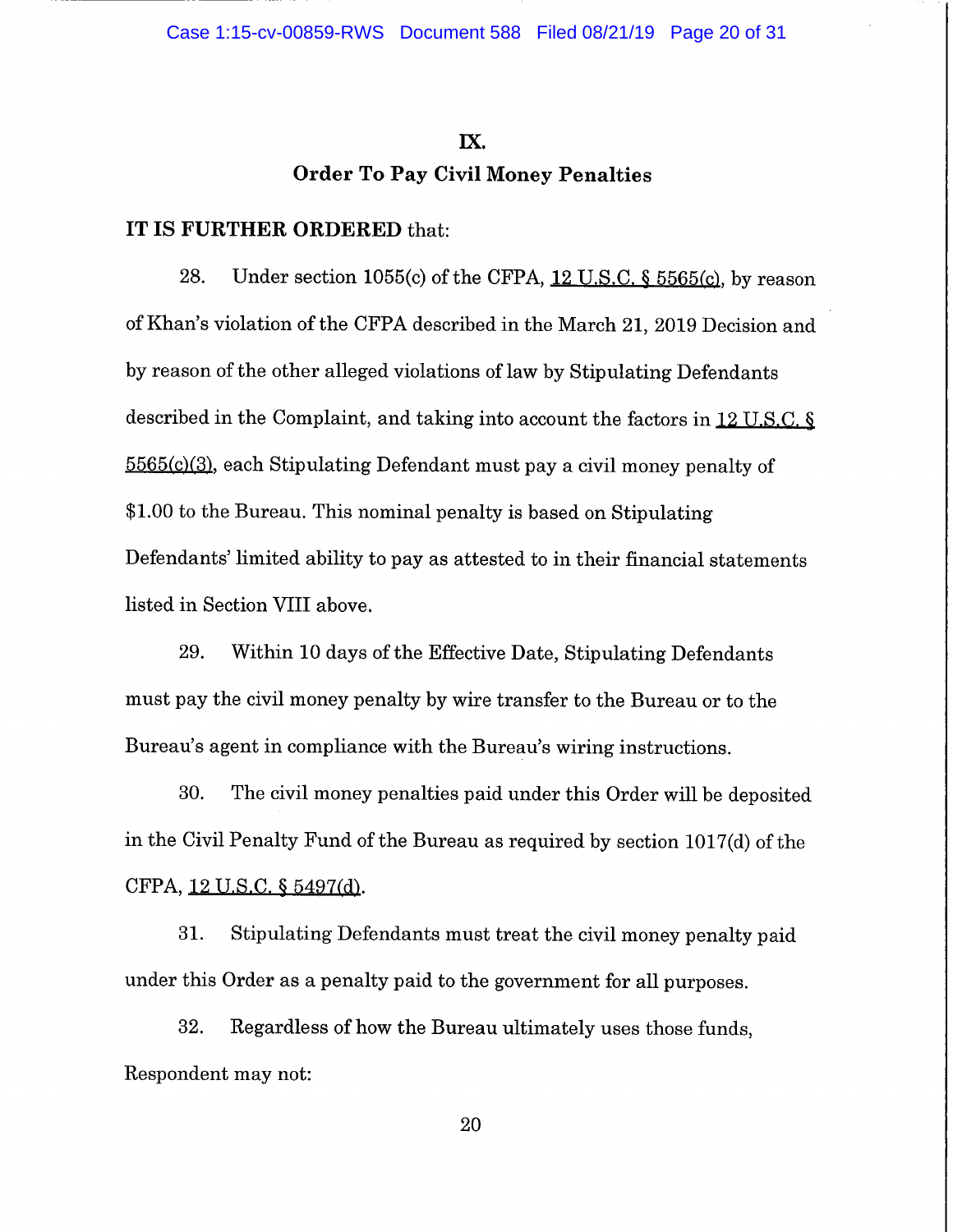- a. Claim, assert, or apply for a tax deduction, tax credit, or any other tax benefit for any civil money penalty paid under this Consent Order; or
- b. Seek or accept, directly or indirectly, reimbursement or indemnification from any source, including but not limited to payment made under any insurance policy, with regard to any civil money penalty paid under this Consent Order.

## **X.**

## **Additional Monetary Provisions**

## **IT IS FURTHER ORDERED** that:

33. In the event of any default on Stipulating Defendants' obligations to make payment under this Order, interest, computed under 28 U.S.C. § 1961, as amended, will accrue on any outstanding amounts not paid from the date of default to the date of payment, and will immediately become due and payable.

34. Stipulating Defendants relinquish all dominion, control, and title to the funds paid under this Order to the fullest extent permitted by law and no part of the funds may be returned to Stipulating Defendants.

35. The facts alleged in the Complaint will be taken as true and be given collateral estoppel effect, without further proof, in any proceeding based on the entry of the Order, or in any subsequent civil litigation by or on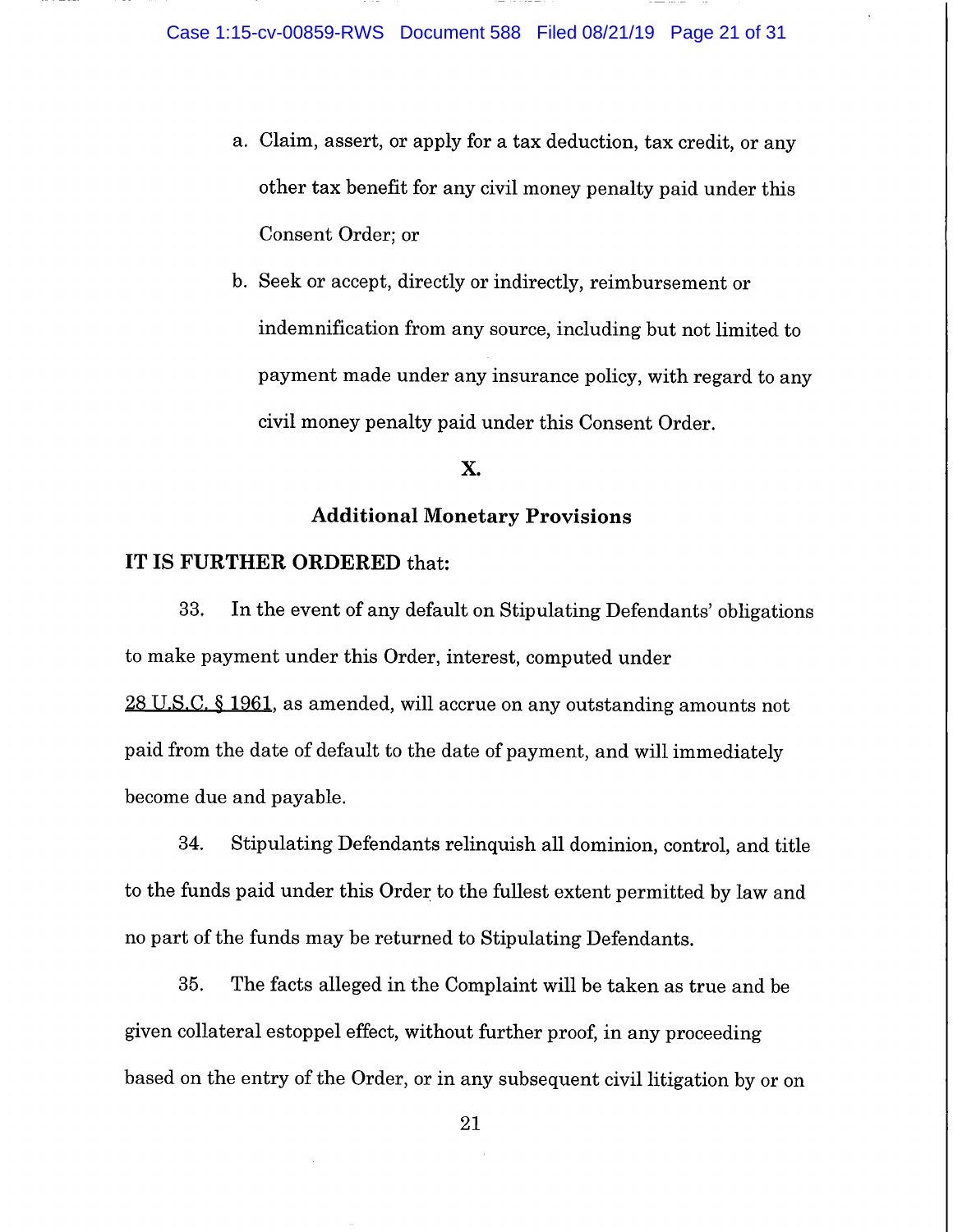behalf of the Bureau in a proceeding to enforce its rights to any payment or monetary judgment under this Order, such as a nondischargeability complaint in any bankruptcy case.

36. The facts alleged in the Complaint establish all elements necessary to sustain an action by the Bureau under to Section 523(a)(2)(A) of the Bankruptcy Code,  $11$  U.S.C. §  $523(a)(2)(A)$ , and for such purposes this Order will have collateral estoppel effect against each Stipulating Defendant, even in such Stipulating Defendant's capacity as debtor-in-possession.

37. Under 31 U.S.C. § 7701, Stipulating Defendants, unless they have already done so, must furnish to the Bureau their taxpayer identifying numbers, which may be used for purposes of collecting and reporting on any delinquent amount arising out of this Order.

38. Within 30 days of the entry of a final judgment, consent order, or settlement in a Related Consumer Action, Stipulating Defendants must notify the Enforcement Director of the final judgment, consent order, or settlement in writing. That notification must indicate the amount of redress, if any, that Stipulating Defendants, or either of them, paid or is required to pay to consumers and describe the consumers or classes of consumers to whom that redress has been or will be paid.

39. To preserve the deterrent effect of the civil money penalty in any Related Consumer Action, Stipulating Defendants may not argue that they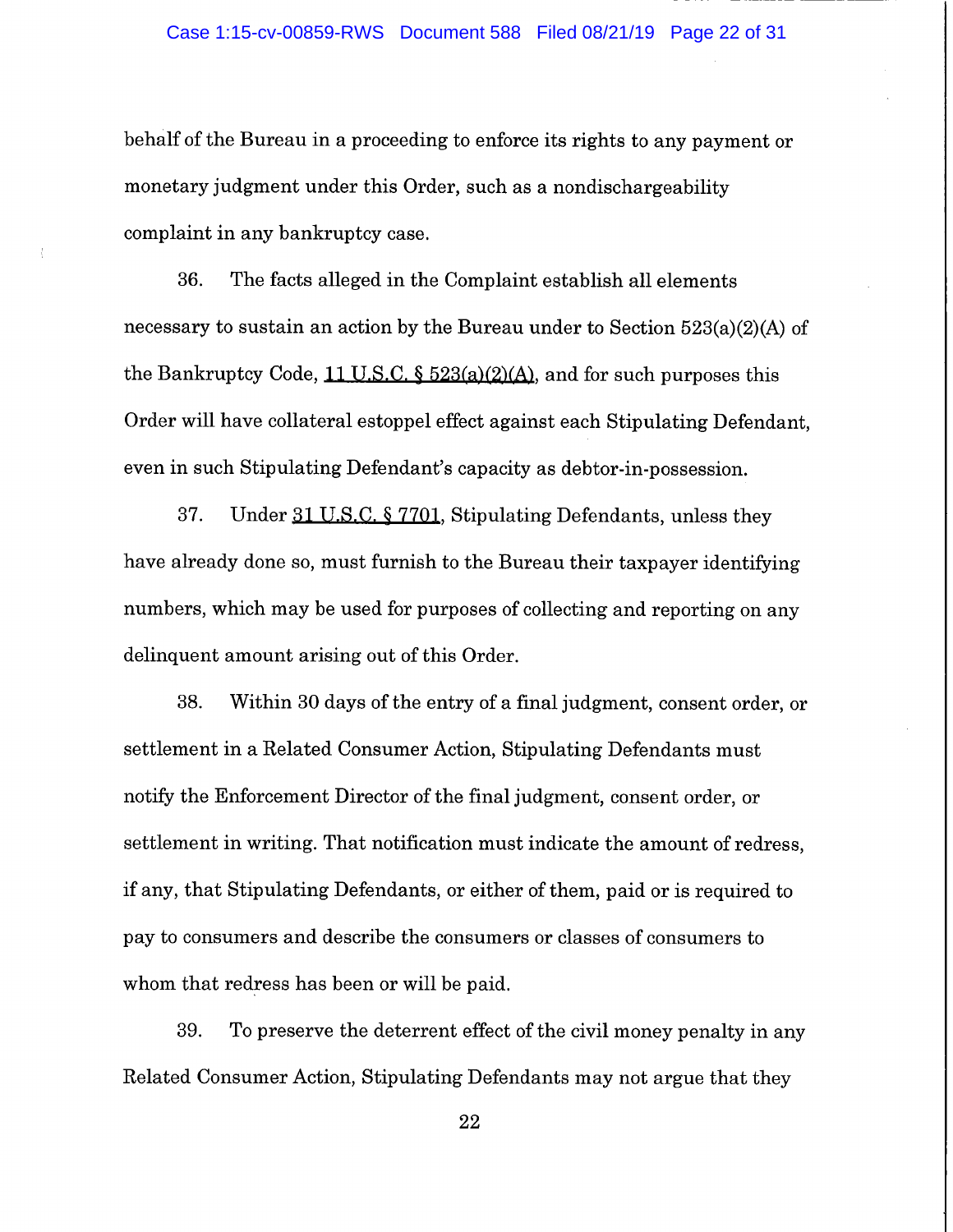are entitled to, nor may any Stipulating Defendant benefit by, any offset or reduction of any monetary remedies imposed in the Related Consumer Action because of the civil money penalty paid in this action. If the court in any Related Consumer Action offsets or otherwise reduces the amount of compensatory monetary remedies imposed against any Stipulating Defendant based on the civil money penalty paid in this action or based on any payment that the Bureau makes from the Civil Penalty Fund, Stipulating Defendant must, within 30 days after entry of an Order granting such offset or reduction, notify the Bureau and pay the amount of the offset or reduction to the U.S. Treasury. Such a payment will not be considered an additional civil money penalty and will not change the amount of the civil money penalty imposed in this action.

#### **COMPLIANCE PROVISIONS**

#### **XI.**

## **Reporting Requirements**

#### **IT IS FURTHER ORDERED that:**

40. Stipulating Defendants must notify the Bureau of any development that may affect compliance obligations arising under this Order, including but not limited to, a dissolution, assignment, sale, merger, or other action that would result in the emergence of a successor company to SPPS; the creation or dissolution of a subsidiary, parent, or affiliate that engages in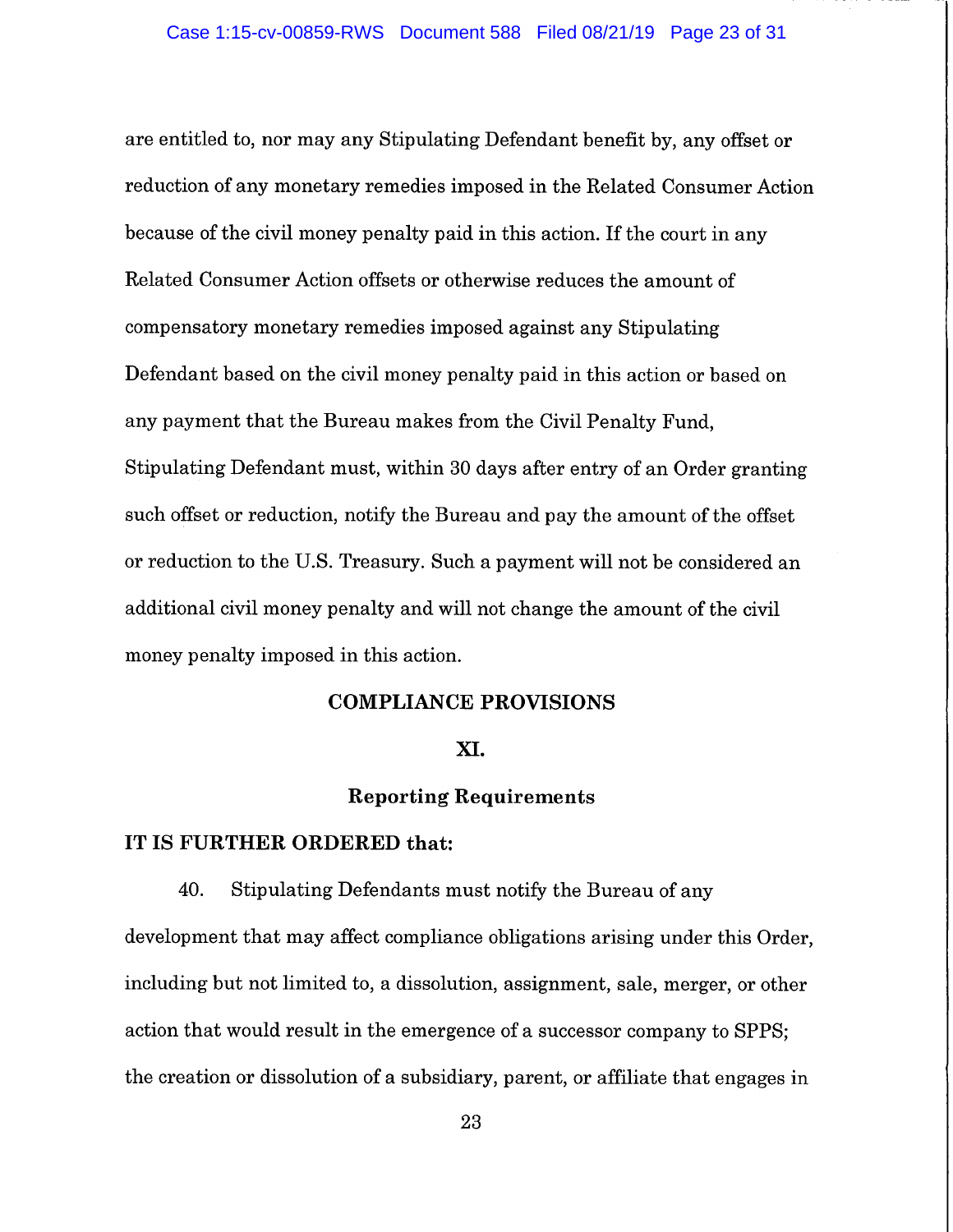any acts or practices subject to this Order; the filing of any bankruptcy or insolvency proceeding by or against Stipulating Defendants or either of them; or a change in Stipulating Defendants' names or addresses. Stipulating Defendants must provide this notice, if practicable, at least 30 days before the development, but in any case no later than 14 days after the development.

41. Within 7 days of the Effective Date, Stipulating Defendants must each:

- a. Designate at least one telephone number and email, physical, and postal address as points of contact, which the Bureau may use to communicate with Stipulating Defendants;
- b. Identify all businesses for which a Stipulating Defendant is the majority owner, or that a Stipulating Defendant directly or indirectly controls, by all of their names, telephone numbers, and physical, postal, email, and Internet addresses;
- c. Describe the activities of each such business, including the products and services offered, and the means of advertising, marketing, and sales.
- d. Identify Khan's telephone numbers and all email, Internet, physical, and postal addresses, including all residences;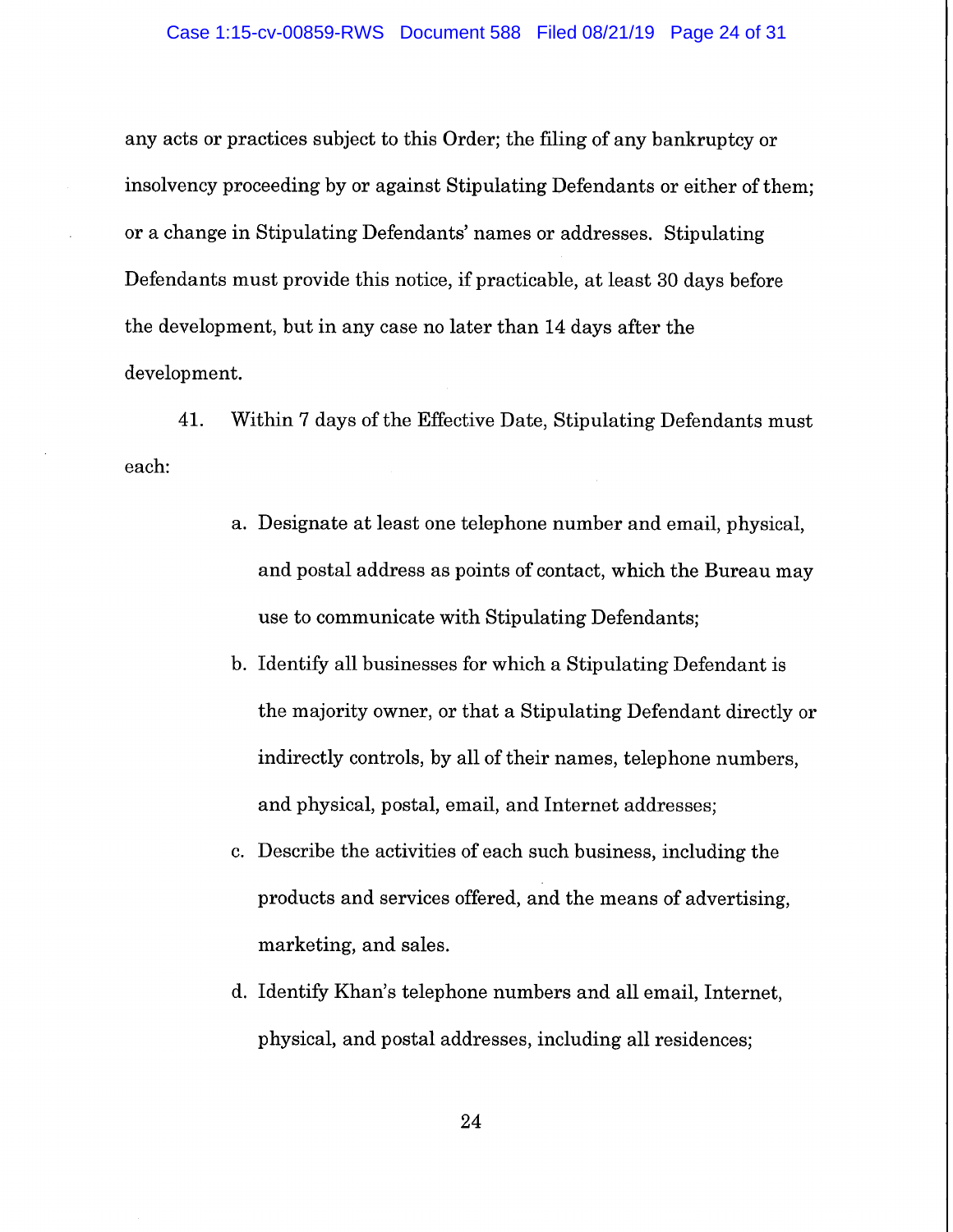e. Describe in detail Khan's involvement in any business for which he performs services in any capacity or which he wholly or partially owns, including Khan's title, role, responsibilities, participation, authority, control, and ownership.

42. Stipulating Defendants must report any change in the information required to be submitted under Paragraph 41 at least 30 days before the change or as soon as practicable after the learning about the change, whichever is sooner.

43. Within 90 days of the Effective Date and again one year after the Effective Date, Khan must submit to the Enforcement Director an accurate written compliance progress report sworn to under penalty of perjury ("Compliance Report"), which, at a minimum:

- a. Lists each applicable paragraph and subparagraph of the Order and describes in detail the manner and form in which Stipulating Defendants have complied with each such paragraph and subparagraph of this Order;
- b. Attaches a copy of each Order Acknowledgment obtained under Section XII, unless previously submitted to the Bureau.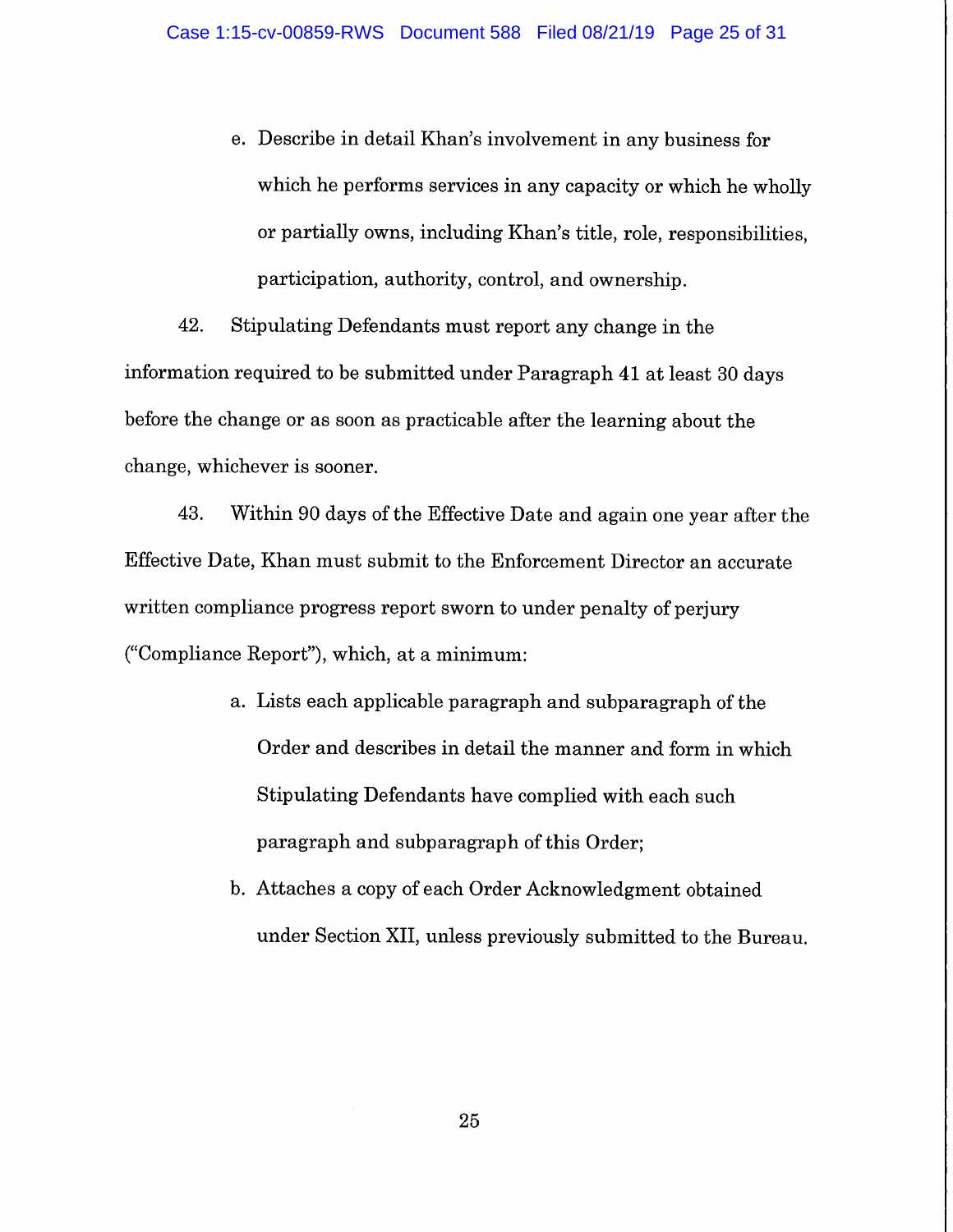## **XII.**

## **Order Distribution and Acknowledgement**

## **IT IS FURTHER ORDERED** that:

44. Within 7 days of the Effective Date, Stipulating Defendants must submit to the Enforcement Director an acknowledgment of receipt of this Order, sworn under penalty of perjury.

45. For 10 years from the Effective Date, Khan must, for any business that provides Consumer Financial Products or Services or acts as a Service Provider for such a business, and for which he is the majority owner or which he directly or indirectly controls, deliver a copy of this Order to any managers, employees, or other agents and representatives who will have responsibilities related to Consumer Financial Products or Services before they assume their responsibilities.

46. Khan must, through his counsel, deliver a copy of this Order to the bar of any State of the United States to which he has applied or will apply for admission to practice as an attorney, in addition to any disclosure requirements of such bar.

47. Stipulating Defendants must secure a signed and dated statement acknowledging receipt of a copy of this Order, ensuring that any electronic signatures comply with the requirements of the  $E$ -Sign Act,  $15$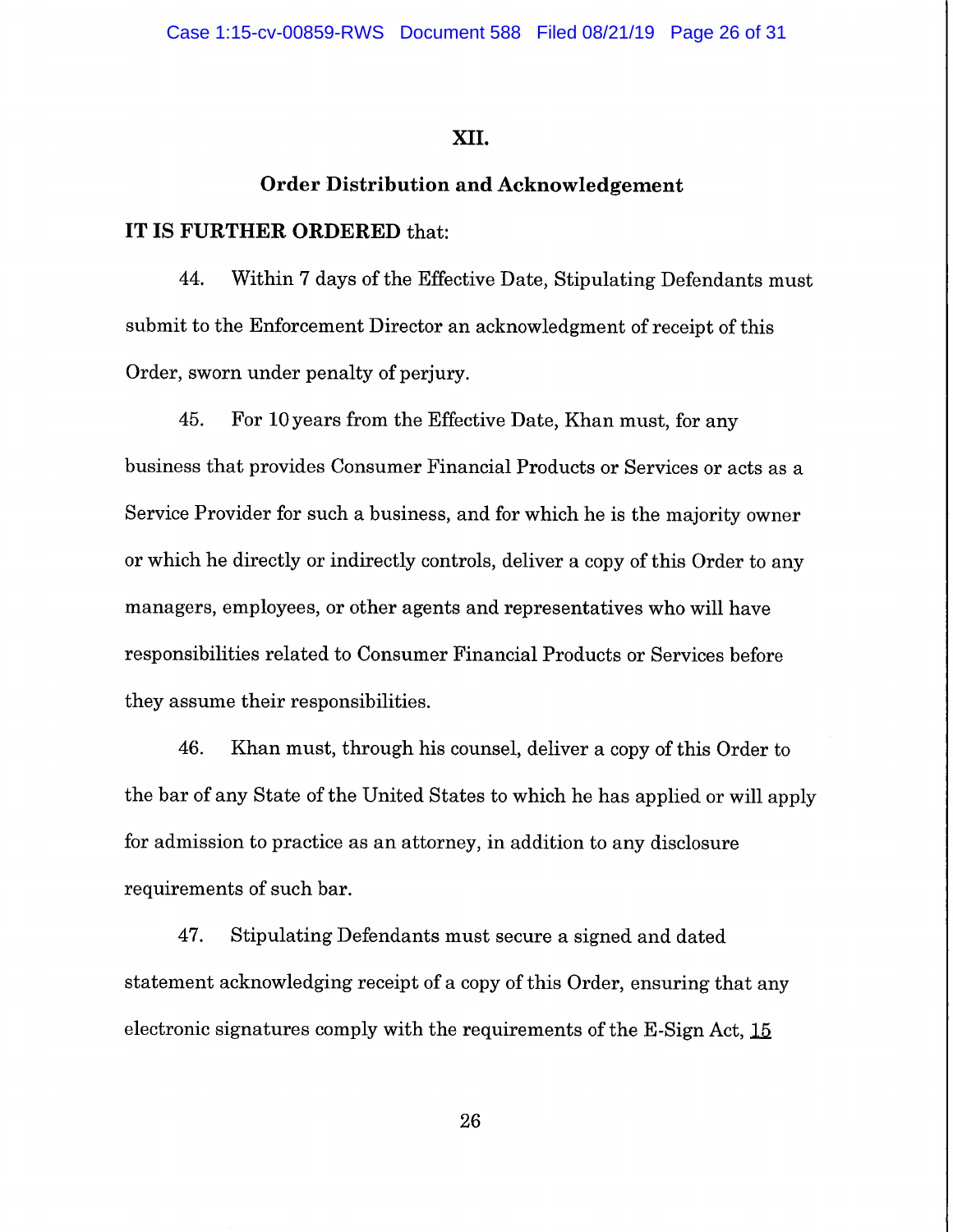U.S.C. § 7001 et seq., within 30 days of delivery, from all persons receiving a copy of this Order under this Section.

## **XIII.**

## **Record-keeping**

#### **IT IS FURTHER ORDERED** that:

48. Stipulating Defendants must create, or if already created, must retain for the duration of the Order, all documents and records necessary to demonstrate full compliance with each provision of this Order, including all submissions to the Bureau.

## **XIV.**

## **Notices**

### **IT IS FURTHER ORDERED** that:

49. Unless otherwise directed in writing by the Bureau, Stipulating Defendants must provide all submissions, requests, communications or other documents relating to this Order in writing, with the subject line, "In re CFPB v. Universal Debt & Payment Solutions LLC, et al., ENF Matter No. 2013-0916-2," and send them by overnight courier or first-class mail to the below address and contemporaneously by email to

Enforcement\_Compliance@cfpb.gov:

Assistant Director for Enforcement Consumer Financial Protection Bureau ATTENTION: Office of Enforcement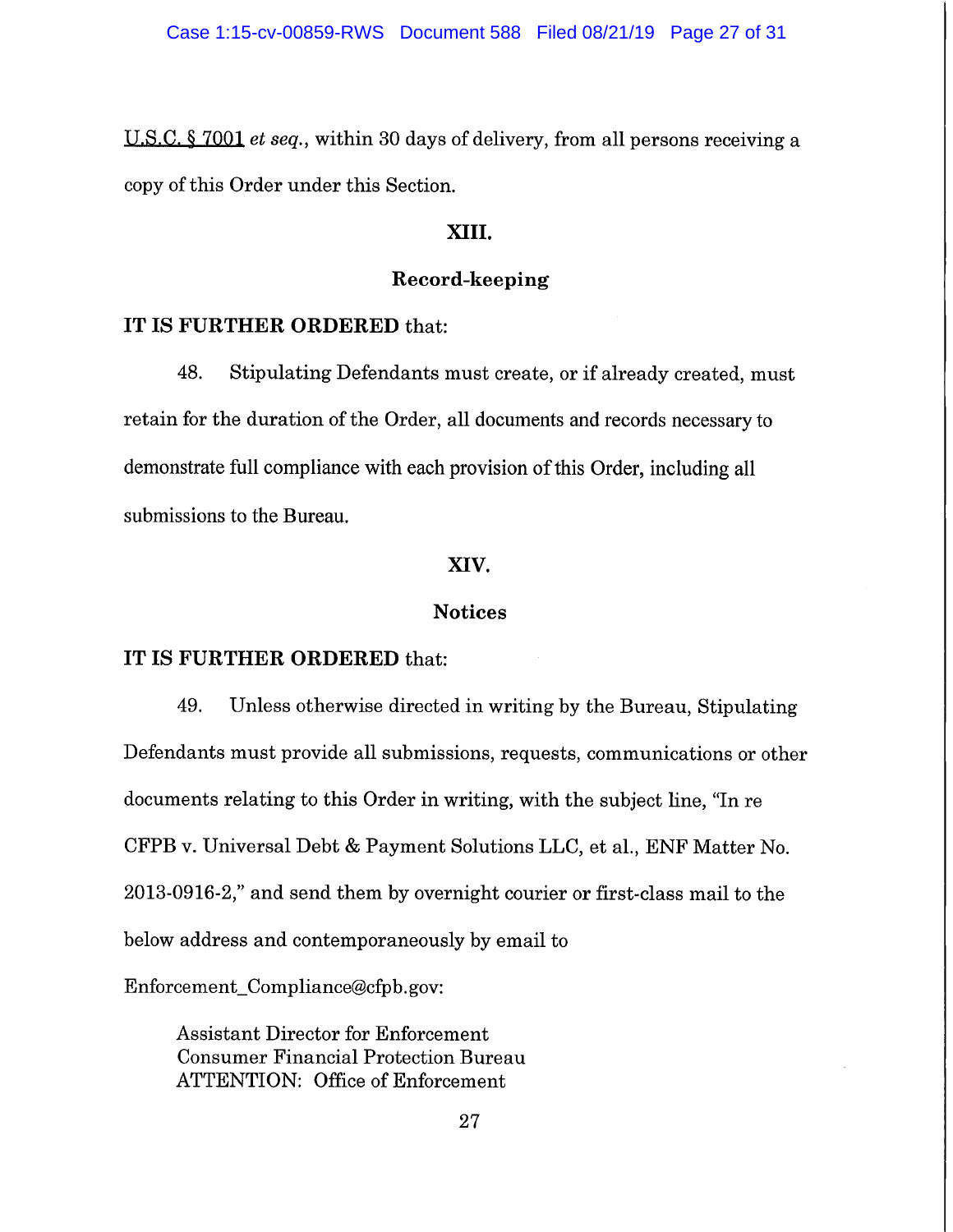1700 G Street, N.W. Washington, D.C. 20552

#### **XV.**

#### **Cooperation with the Bureau**

## **IT IS FURTHER ORDERED** that:

50. Stipulating Defendants must cooperate fully to help the Bureau determine the identity and location of, and the amount of injury sustained by, each Affected Consumer. Each Stipulating Defendant must provide such information in its or its agents' possession or control within 14 days of receiving a written request from the Bureau.

51. Stipulating Defendants must cooperate fully with the Bureau in this matter and in any investigation related to or associated with the conduct described in the Complaint, the March 21, 2019 Decision, or Section I herein. Stipulating Defendants must provide truthful and complete information, evidence, and testimony. Khan must appear and SPPS must cause its officers, employees, representatives, or agents to appear for interviews, discovery, hearings, trials, and any other proceedings that the Bureau may reasonably request upon 10 days written notice, or other reasonable notice, at such places and times as the Bureau may designate, without the service of compulsory process.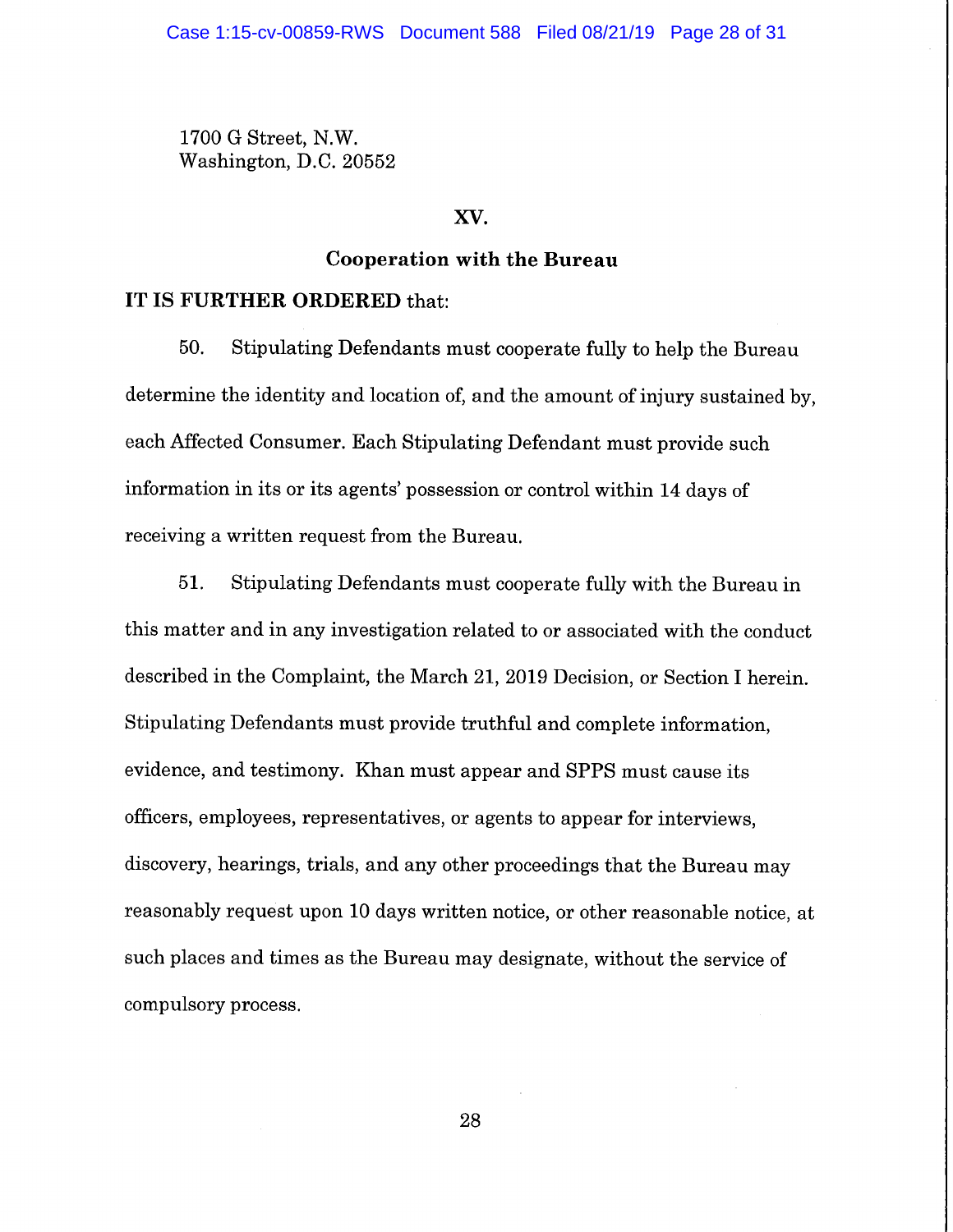#### **XVI.**

#### **Compliance Monitoring**

**IT IS FURTHER ORDERED that,** to monitor Stipulating Defendants' compliance with this Order, including the financial representations upon which part of the judgment was suspended:

52. Within 14 days of receipt of a written request from the Bureau, Stipulating Defendants must submit requested non-privileged information related to requirements of this Order, which must be made under penalty of perjury; provide sworn testimony related to requirements of this Order and Stipulating Defendants' compliance with those requirements; or produce nonprivileged documents related to requirements of this Order and Stipulating Defendants' compliance with those requirements.

53. For purposes of this Section, the Bureau may communicate directly with Stipulating Defendants, unless Stipulating Defendants retain counsel related to these communications.

54. Stipulating Defendants must permit Bureau representatives to interview about the requirements of this Order and Stipulating Defendants' compliance with those requirements any employee or other person affiliated with Stipulating Defendants who has agreed to such an interview. The person interviewed may have counsel present.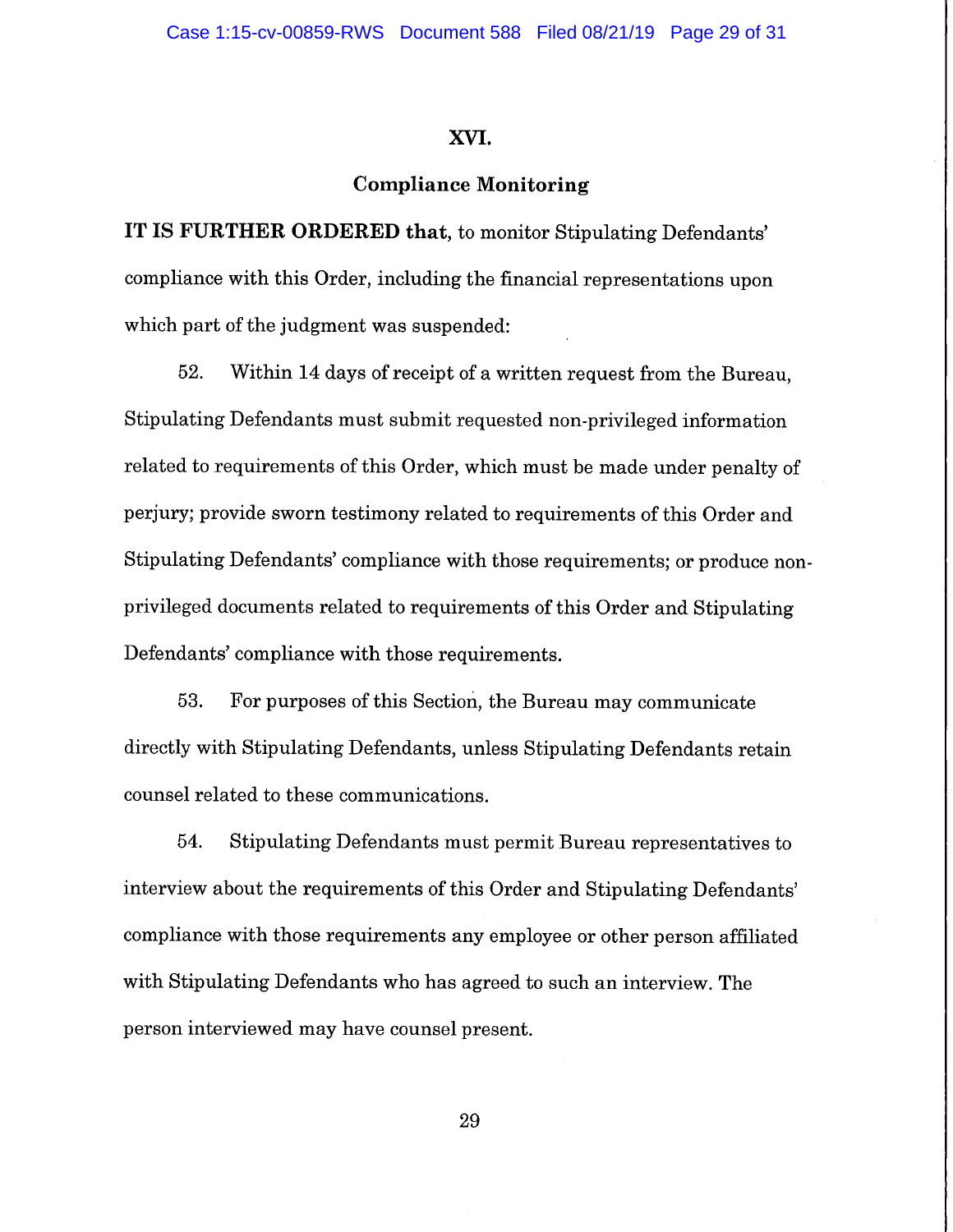55. Nothing in this Order limits the Bureau's lawful use of civil investigative demands under 12 C.F.R. § 1080.6 or other compulsory process.

## **XVII.**

## **Miscellaneous**

#### **IT IS FURTHER ORDERED** that:

56. If any clause, provision, or section of this Order shall, for any reason, be held to be invalid, illegal, or unenforceable in any respect, such invalidity, illegality, or unenforceability shall not affect any other clause, provision, or section of this Order and this Order shall be construed and enforced as if such invalid, illegal, or unenforceable clause, provision, or section had not been contained herein.

57. Nothing contained herein shall be construed as to deprive any Person, not a party to this case, of any private right under the law.

58. The Bureau may serve Stipulating Defendants, directly or through their attorneys, via electronic mail any written notices required or permitted to be served pursuant to this Order.

#### **XVIII.**

## **Entry of Judgment**

#### **IT IS FURTHER ORDERED** that:

59. There is no just reason for delay of entry of this judgment, and under Federal Rule of Civil Procedure 54(b), the Clerk immediately shall